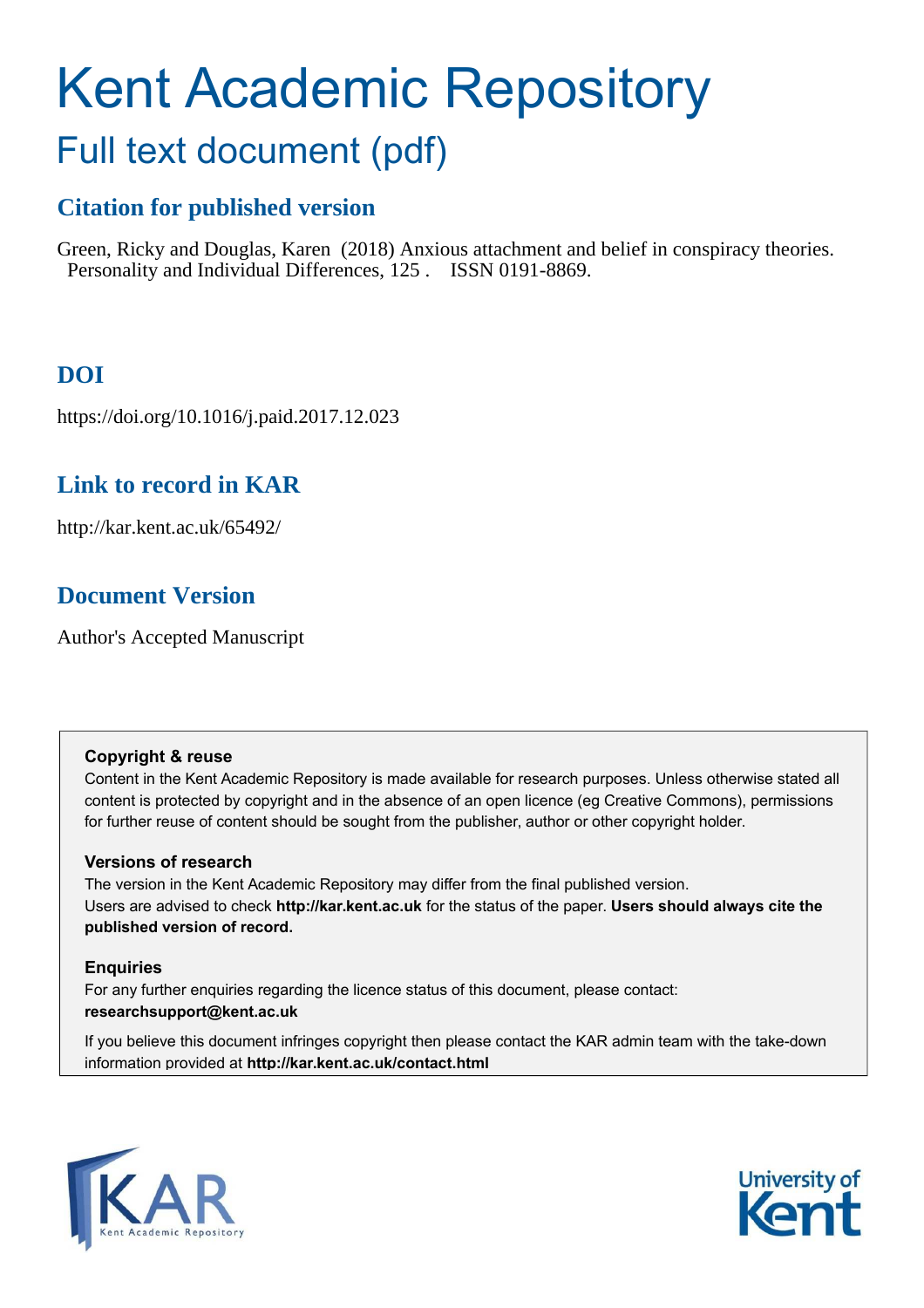## **Anxious attachment and belief in conspiracy theories**

Ricky Green & Karen M. Douglas

University of Kent

Article in press Personality and Individual Differences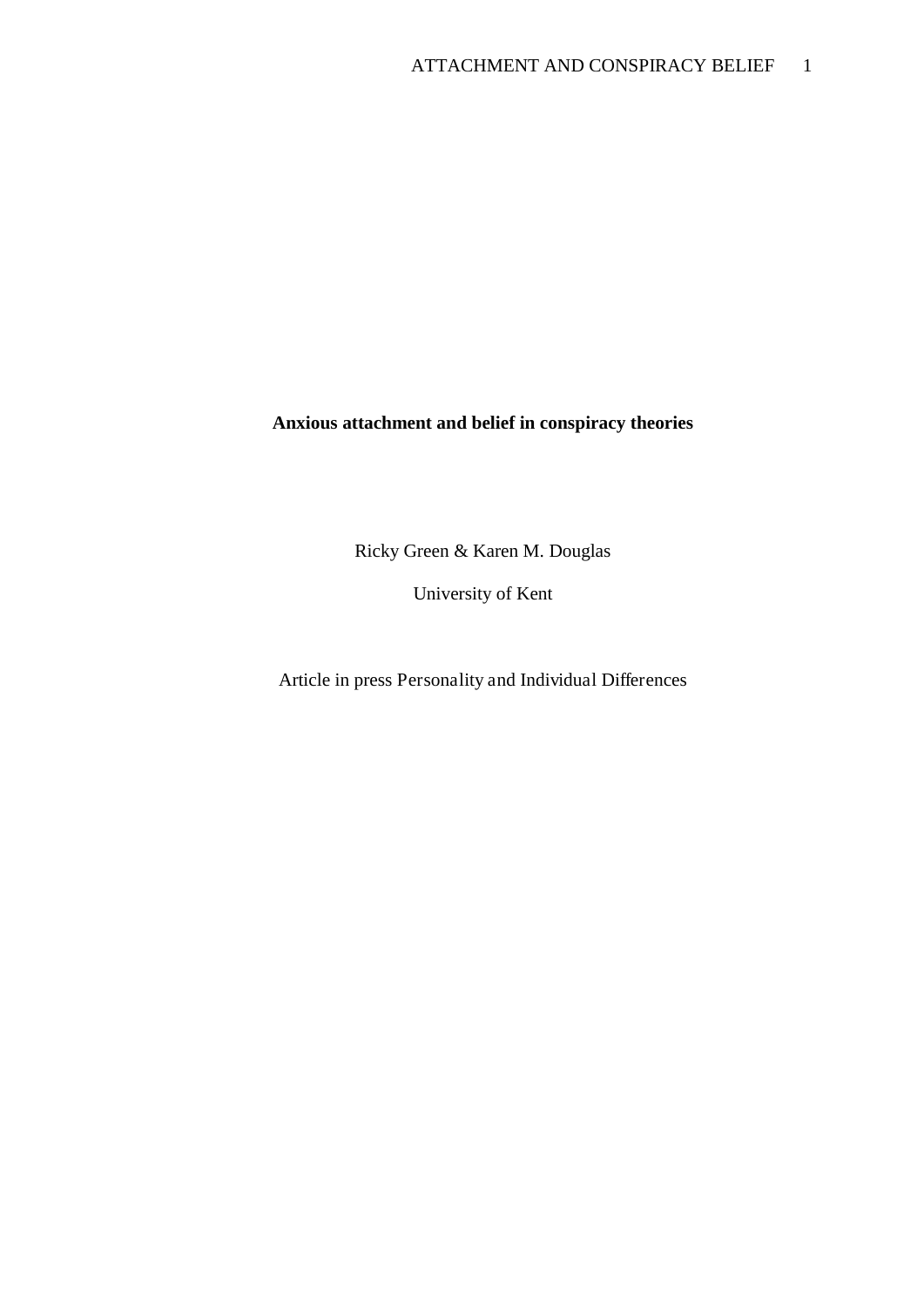#### **Abstract**

This research examined the link between attachment styles and belief in conspiracy theories. It was hypothesized, due to the tendency to exaggerate the intensity of threats, that higher anxiously attached individuals would be more likely to hold conspiracy beliefs, even when accounting for other variables such as right-wing authoritarianism, interpersonal trust, and demographic factors that have been found to predict conspiracy belief in previous research. In Study 1 ( $N = 246$  Amazon Mechanical Turk workers), participants higher in anxious attachment style showed a greater tendency to believe in conspiracy theories. Further, this relationship remained significant when accounting for other known predictors of conspiracy belief. Study 2  $(N = 230$  Prolific Academic workers) revealed that anxious attachment again predicted the general tendency to believe conspiracy theories, but also belief in specific conspiracy theories and conspiracy theories about groups. These relationships held when controlling for demographic factors. The current studies add to the body of research investigating the individual differences predictors of conspiracy belief, demonstrating that conspiracy belief may, to some degree, have roots in early childhood experiences.

Keywords: conspiracy belief, attachment, anxious, security, threat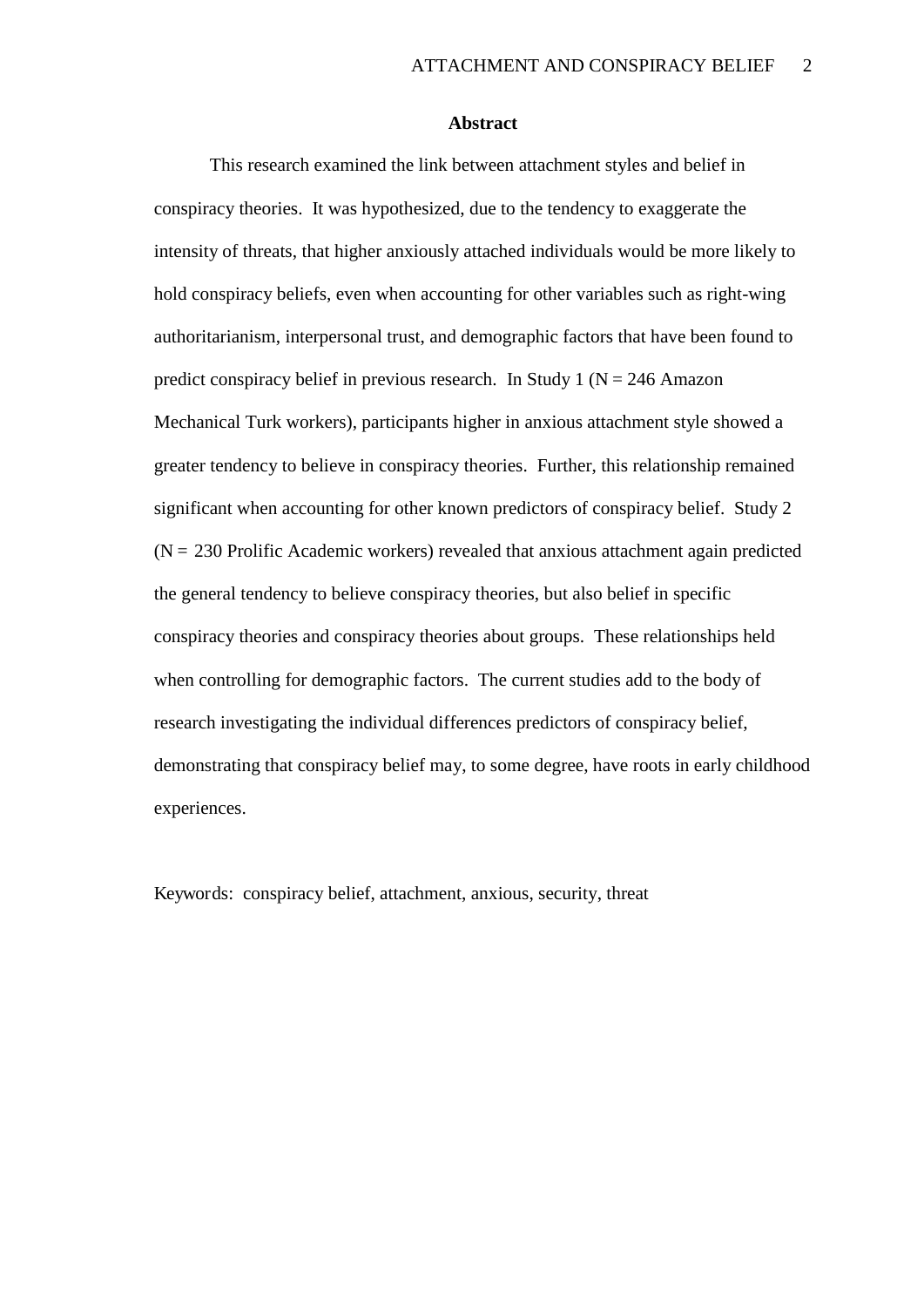#### **1. Introduction**

#### **1.1. Belief in conspiracy theories**

Conspiracy theories attribute significant social and political events to the actions of powerful and malicious groups (Goertzel, 1994; Douglas & Sutton, 2008, Uscinski & Parent, 2014). For example, popular conspiracy theories propose that the 9/11 attacks on the Twin Towers were an 'inside job' orchestrated by the Bush administration, and that Diana, Princess of Wales was assassinated by the British Secret Service. Conspiracy theories like these are popular (Oliver & Wood, 2014) and research suggests that if an individual believes in one conspiracy theory they are likely to believe others (Goertzel, 1994; Swami, Chamorro-Premuzic, & Furnham, 2010), even when those theories directly contradict each other (Wood, Douglas & Sutton, 2012). Belief in conspiracy theories also has important consequences, such as reducing levels of civic engagement (Jolley & Douglas, 2014a), commitment to important preventative health treatments (Jolley & Douglas, 2014b), and loyalty to the workplace (Douglas & Leite, 2017). It is therefore important to understand the factors that draw individuals toward conspiracy theories. To meet this aim, the current research adds to a growing body of literature examining the individual differences predictors of belief in conspiracy theories. Specifically, we focus on the association between conspiracy belief and attachment style, arguing that the tendency to believe in conspiracy theories may originate—to some extent—in early childhood experiences.

Douglas, Sutton and Cichocka (2017) reason that conspiracy theories are appealing to individuals because they appear to satisfy three types of psychological needs: social (e.g., the need to maintain positive image of oneself or one's group), epistemic (e.g., the need to be certain, consistent, and accurate), and existential (e.g., the need for security and control). For example, conspiracy theories seem to be more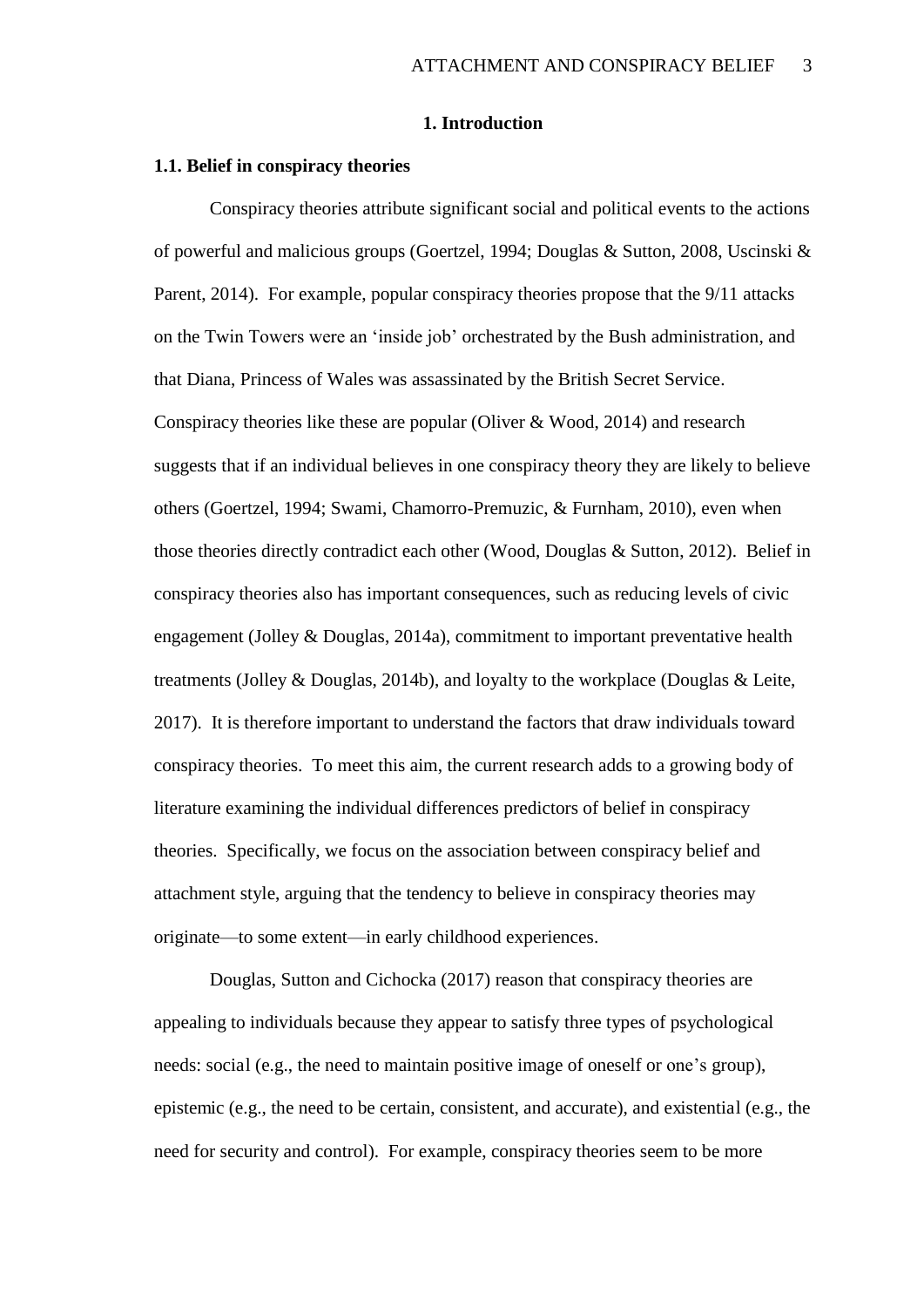appealing to individuals who feel that their personal image is being threatened (Cichocka, Marchlewska & Golec de Zavala, 2016) and those who have a high personal need for uniqueness (Lantian, Muller, Nurra & Douglas, 2017), which may appear to satisfy the social need to maintain positive self-esteem. Conspiracy theories also seem to appeal to individuals who seek patterns and order in their environment (van Prooijen, Douglas & de Inocencio, in press), or those with lower levels of education (Douglas, Sutton, Callan, Dawtry & Harvey, 2016), which may appear to satisfy the epistemic need for accuracy and certainty. Finally, research suggests that individuals who feel disempowered (Abalakina-Paap, Stephan & Gregory, 1999) and anxious (Grzesiak-Feldman, 2013) are more likely to believe in conspiracy theories, which may appear to satisfy the existential need for security and control. Whether conspiracy theories successfully address these needs is unclear, and the research to date suggests that they might not. For instance, some research suggests that conspiracy theories increase (rather than decrease) feelings of powerlessness (Jolley & Douglas, 2014a). Nevertheless, people appear to be attracted to conspiracy theories when these needs are unfulfilled (Douglas et al., 2017).

People's existential needs in particular are the focus of the current research. People are motivated to perceive their environment as safe and reassuring (Jost & Hunyady, 2005). Rothbaum, Weisz, and Snyder (1982) proposed that threats to one's security and perceived sense of control over the environment (e.g., terrorist attacks), lead people to attempt to restore compensatory control at a more symbolic level, such as feeling that they possess unique knowledge of the concerning threat (i.e., knowing the 'truth'; see also Deci and Ryan (1985) for a discussion of compensatory control mechanisms that people might adopt when needs are thwarted). Douglas et al (2017) argue that belief in conspiracy theories may be one way in which people seek such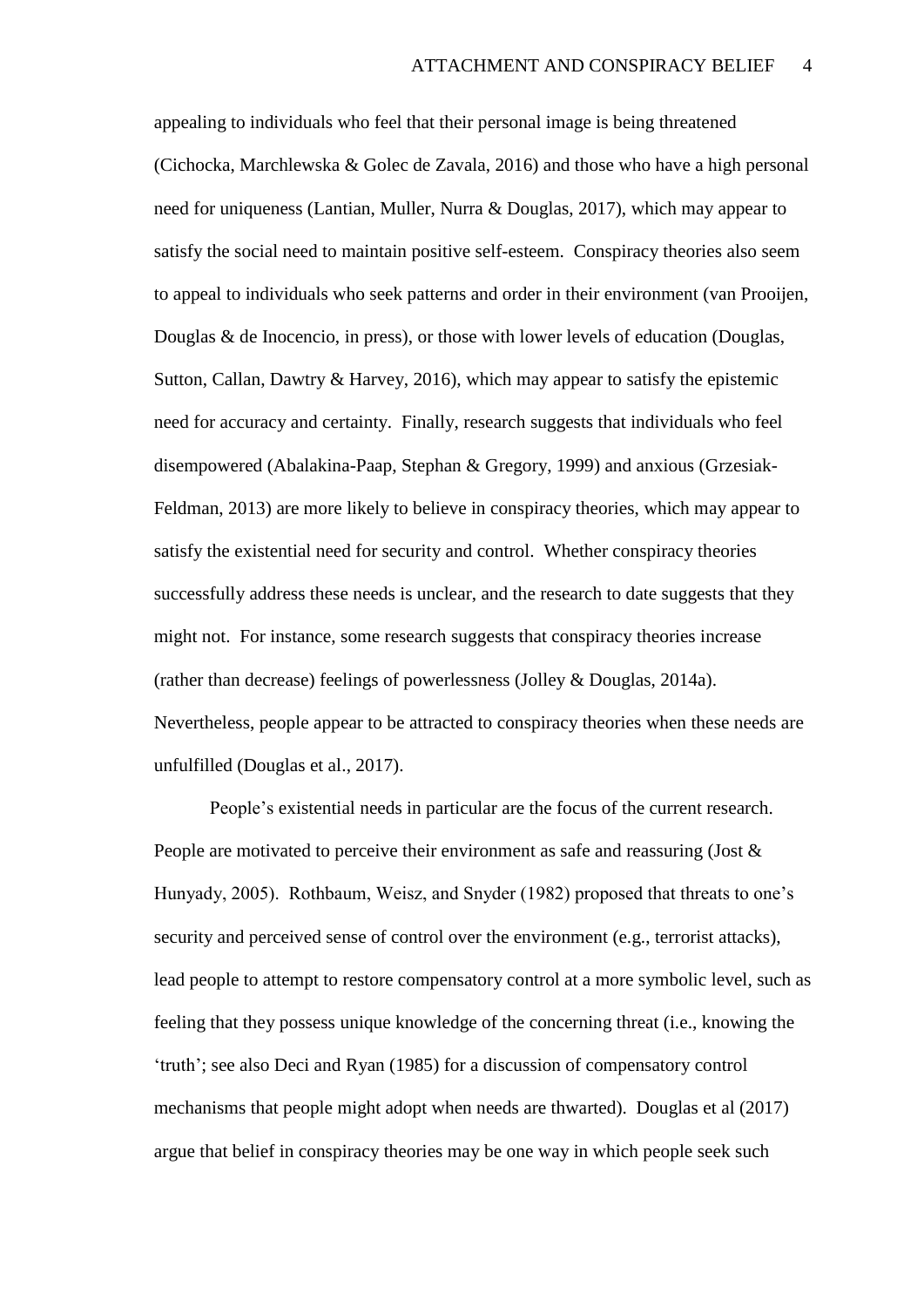compensatory control. Experimental research supports this view, showing that when people were reminded of a time when they had no control, endorsement of conspiracy theories increased, whereas belief decreased when a sense of control was induced (van Prooijen & Acker, 2015). Further, Sullivan, Landau and Rothschild (2010) found that threats to personal control increased the perceived conspiratorial power of an enemy. There is some evidence, therefore, that people turn to conspiracy theories in an attempt to relieve particular concerns related to security and control.

#### **1.2. Attachment style**

The origins of such concerns can be considered through the lens of attachment theory. Pioneered by Bowlby (1969/1982) attachment theory proposes that infants are biologically driven to seek proximity to a primary caregiver when feeling distressed or threatened—termed the "attachment behavioral system". The primary goal of attachment behavior is to alleviate feelings of anxiety and to elicit a sense of security (Sroufe & Waters, 1977). Bowlby argued that early experiences of threats to security create an internal working model consisting of expectations, emotions, and behavioral strategies elicited by threatening stimuli. He further argued that threatening stimuli later in life activate these working models.

Ainsworth, Blehar, Waters and Wall (1978) found evidence for three types of working attachment models in infants that result from interactions with primary caregivers. These are secure attachment, which is the result of consistent emotional physical responsiveness, anxious attachment, which is the result of inconsistent emotional and physical responsiveness, and avoidant attachment, which is the result of consistent emotional and psychical unavailability. Attachment styles are not simply the product of attachment experiences in infancy, but are also relevant during adulthood (Sroufe, Egeland, Carlson, & Collins, 2009). Brennan, Clark, and Shaver (1998) found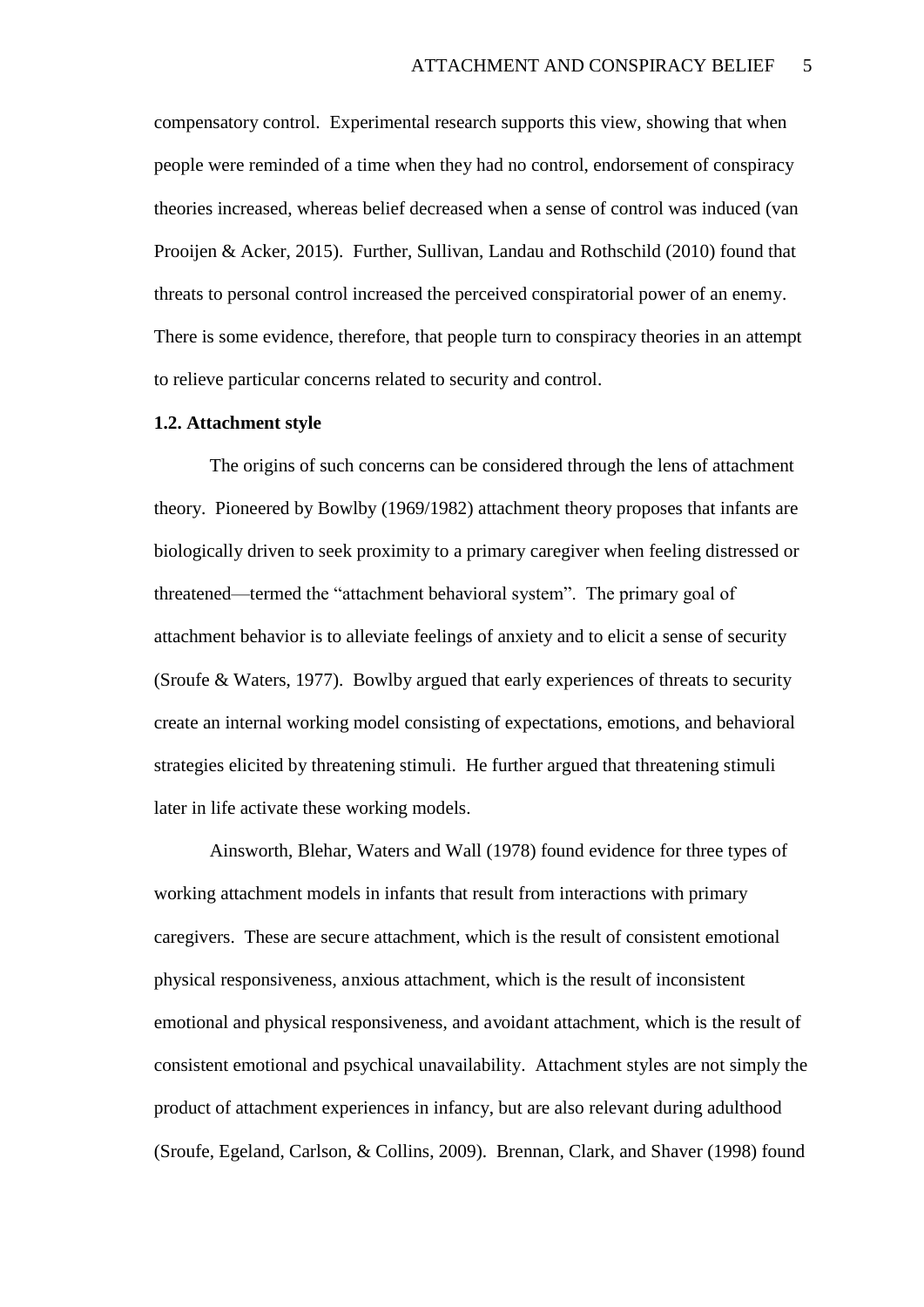that adult attachment styles can be understood by two fundamental dimensions. These are attachment anxiety, or a heightened state of arousal and preoccupation with close relationships, and attachment avoidance characterized by discomfort in close relationships, and emotional distancing. Furthermore, low anxiety and low avoidance constitute a secure attachment style, high anxiety and low avoidance constitute an anxious attachment style, and low anxiety and high avoidance constitute an avoidant attachment style.

Integrating the theoretical perspectives of attachment theorists (e.g., Ainsworth, 1991; Bowlby, 1969/1982; Cassidy & Kobak, 1988; Main, 1995), Mikulincer and Shaver (2003) developed a model of attachment-system functioning in adulthood. They argued that the activation of the attachment-system depends upon the occurrence of a threat (actual or perceived), how the threat is appraised, and the attachment style of the concerning individual. Once the attachment system is activated, individuals are motivated to seek proximity to external or internalized (mental representations) attachment figures. If successful, security-based strategies can be employed and feelings of security, relief and positive affect can be attained. However, if external or internalized attachment figures are not available or are inconsistently available, then the threat is compounded and secondary strategies (hyperactivating and deactivating) are employed to alleviate feelings of distress (Cassidy & Kobak, 1988). Main (1990) likens these two secondary strategies to the distinction between fight and flight, in that hyperactivating strategies—fight responses—include increased effort to seek proximity to significant others, whereas deactivating strategies—flight responses—emphasise a decreased effort to seek proximity to significant others.

Individuals with a secure attachment have a history of successful interactions with available and responsive attachment figures, which then increases the likelihood of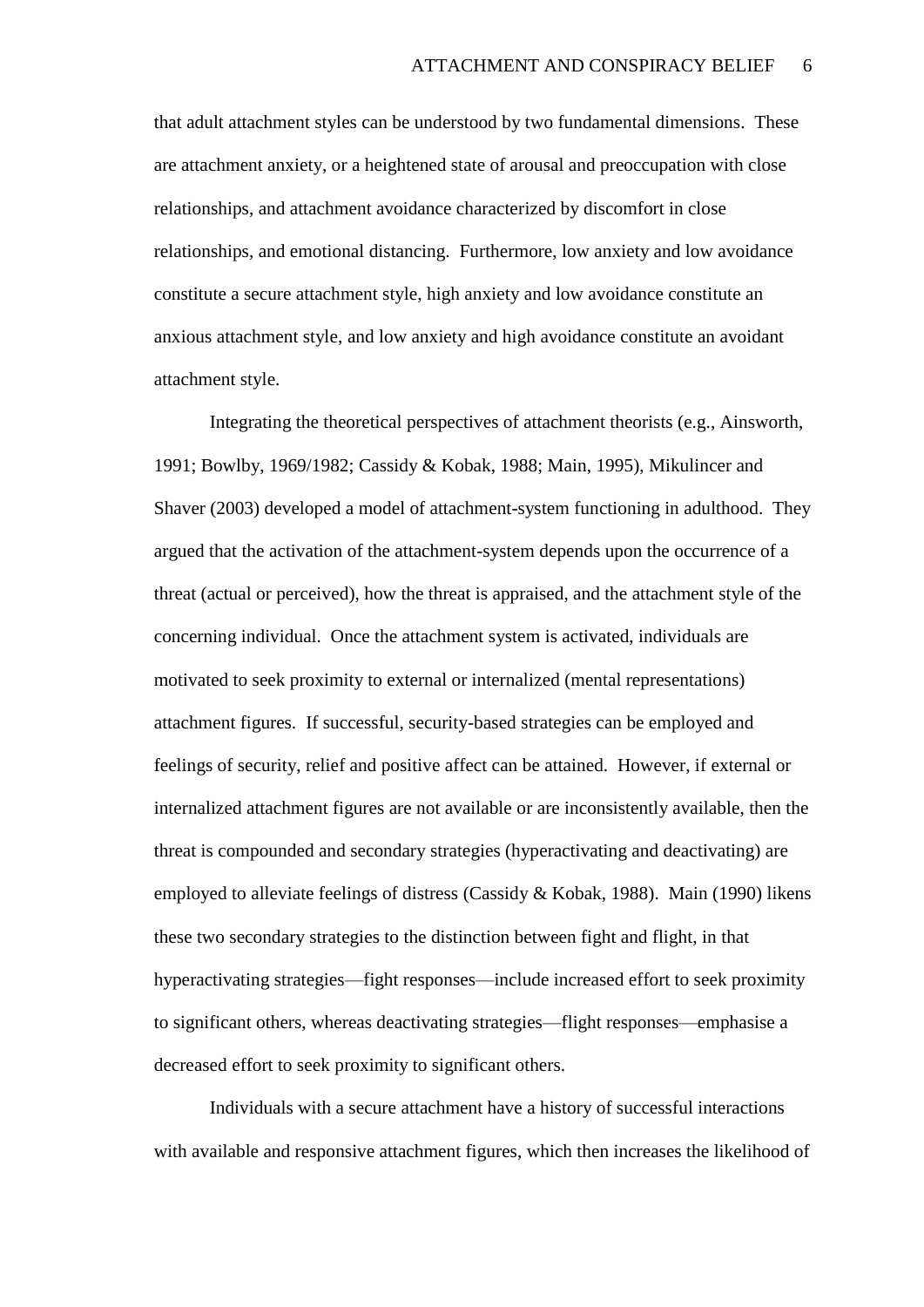security-based strategies being employed to alleviate feelings of distress (Mikulincer & Shaver, 2007). For example, research has shown that individuals with secure (vs. insecure) attachment have a greater tendency to seek instrumental and emotional support from significant others and professional sources such as teachers and counselors (Florian, Mikulincer, & Bucholtz, 1995; Larose, Bernier, Soucy, & Duchesne, 1999). Avoidant attachment is the result of emotional and psychical unavailability of attachment figures. Therefore proximity seeking is not a viable option for avoidant individuals, so in threatening times they tend to alleviate distress by deactivating the attachment system (Cassidy & Kobak, 1988). For example, individuals with avoidant attachment have been shown to adopt distancing coping strategies, such as diversion of attention, stress denial, and cognitive and behavioral disengagement (Feeney & Ryan, 1994; Lopez, Mauricio, Gormley, Simko, & Berger, 2001; Shapiro & Levendosky, 1999). Furthermore, avoidant individuals tend to deny thoughts or feelings that imply vulnerability or dependence (Mikulincer & Shaver, 2007).

Anxiously attached individuals have a history of inconsistent responsiveness from attachment figures, but nevertheless have strong desire for proximity (Mikulincer & Shaver, 2007). To gain an attachment figure's support, attention, and care in times of need, anxiously attached individuals tend to employ hyperactivating strategies (Cassidy & Kobak, 1988). For example, they tend to exaggerate the seriousness of threats they are facing, in the hope that this will gain them the support, attention and care they desire (Cassidy & Berlin, 1994; Mikulincer & Shaver, 2003). This coping strategy appears not to be a fruitful one. Overall, Girme, Lemay, and Hammond (2014) found that individuals with anxious attachment tend to exaggerate expressions of hurt when their relationship is threatened, with the aim of inducing guilt in their partner to gain a reassuring reaction. The benefit of attaining some reassurance also comes with the cost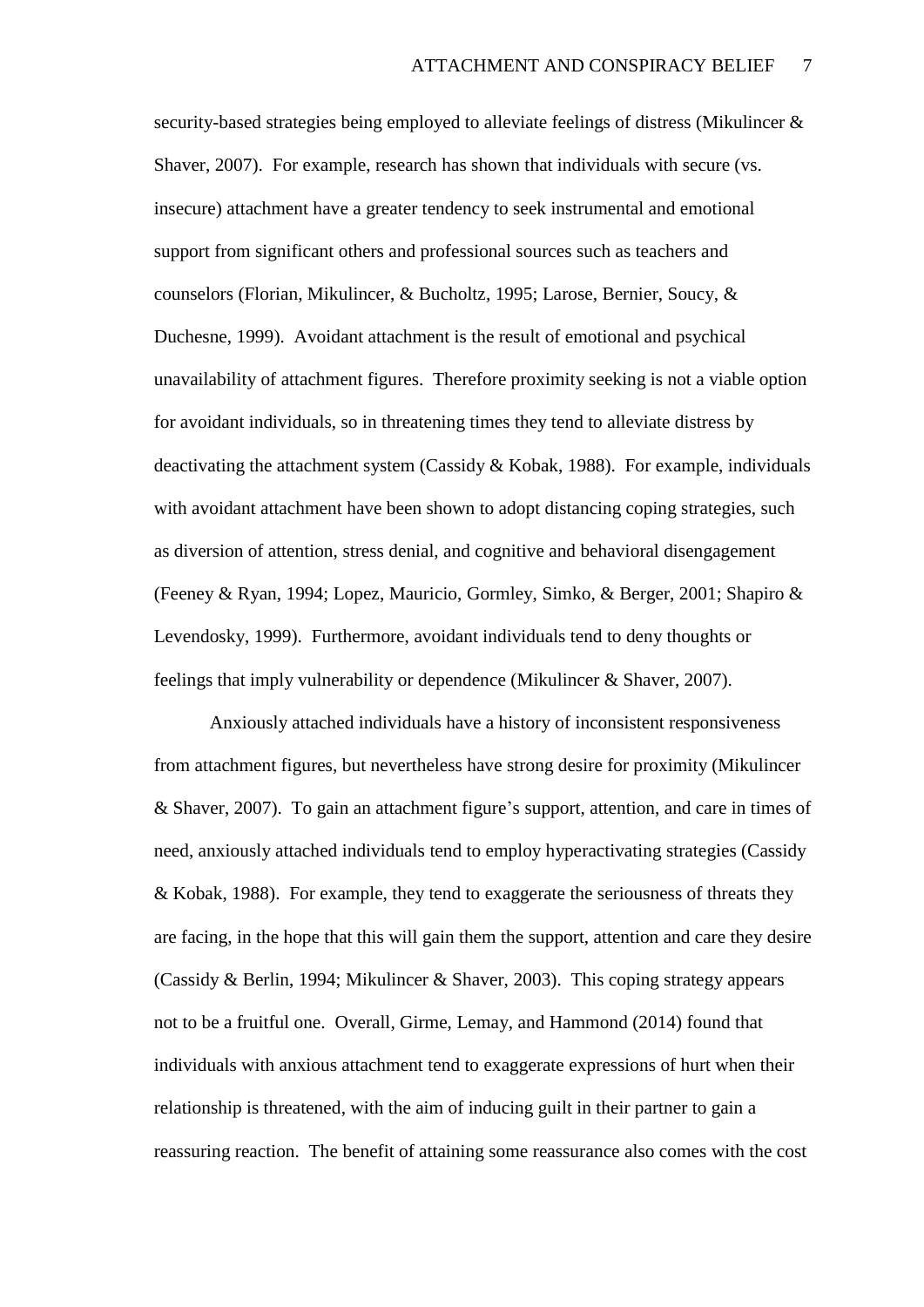of a significant decrease in relationship satisfaction. Mikulincer and Florian (2000) argued that this tendency to exaggerate can account for why anxiously attached individuals are more sensitive to threats. We argue that this exaggeration may also manifest itself in increased conspiracy belief.

#### **1.3. Anxious attachment and conspiracy belief**

Recent theorizing in social psychology suggests that individuals use conspiracy theories as an attempted defensive mechanism to address psychological needs, including the existential need for security and control (Douglas et al., 2017). Individuals with anxious attachment are preoccupied with their security, tend to hold a negative view of outgroups, are more sensitive to threats, and tend to exaggerate the seriousness of such threats. Secure and avoidant attachment styles, on the other hand, are less sensitive to threats and do not exaggerate such threats. Anxious attachment compared to secure and avoidant attachment—could therefore potentially be a key predictor of conspiracy belief.

Several studies provide indirect evidence for this relationship. For example, insecure attachment has generally been shown to predict greater endorsement of rightwing attitudes (for a review see Koleva & Rip, 2009). Furthermore, dispositional and primed attachment security has been found to buffer the effects of existential threats and is associated with decreased endorsement of right-wing attitudes and policies (Weise et al., 2008). Lastly, insecure attachment and interpersonal trust are intimately connected. Much of the literature has revealed that individuals with anxious or avoidant attachment style tend to be low in interpersonal trust (Luke, Maio, & Carnelley, 2004; Cozzarelli, Hoekstra, and Bylsma, 2000). Considering that anxious attachment predicts low interpersonal trust and increased perceptions of the world as threatening and dangerous, then perhaps endorsement of conspiracy explanations is one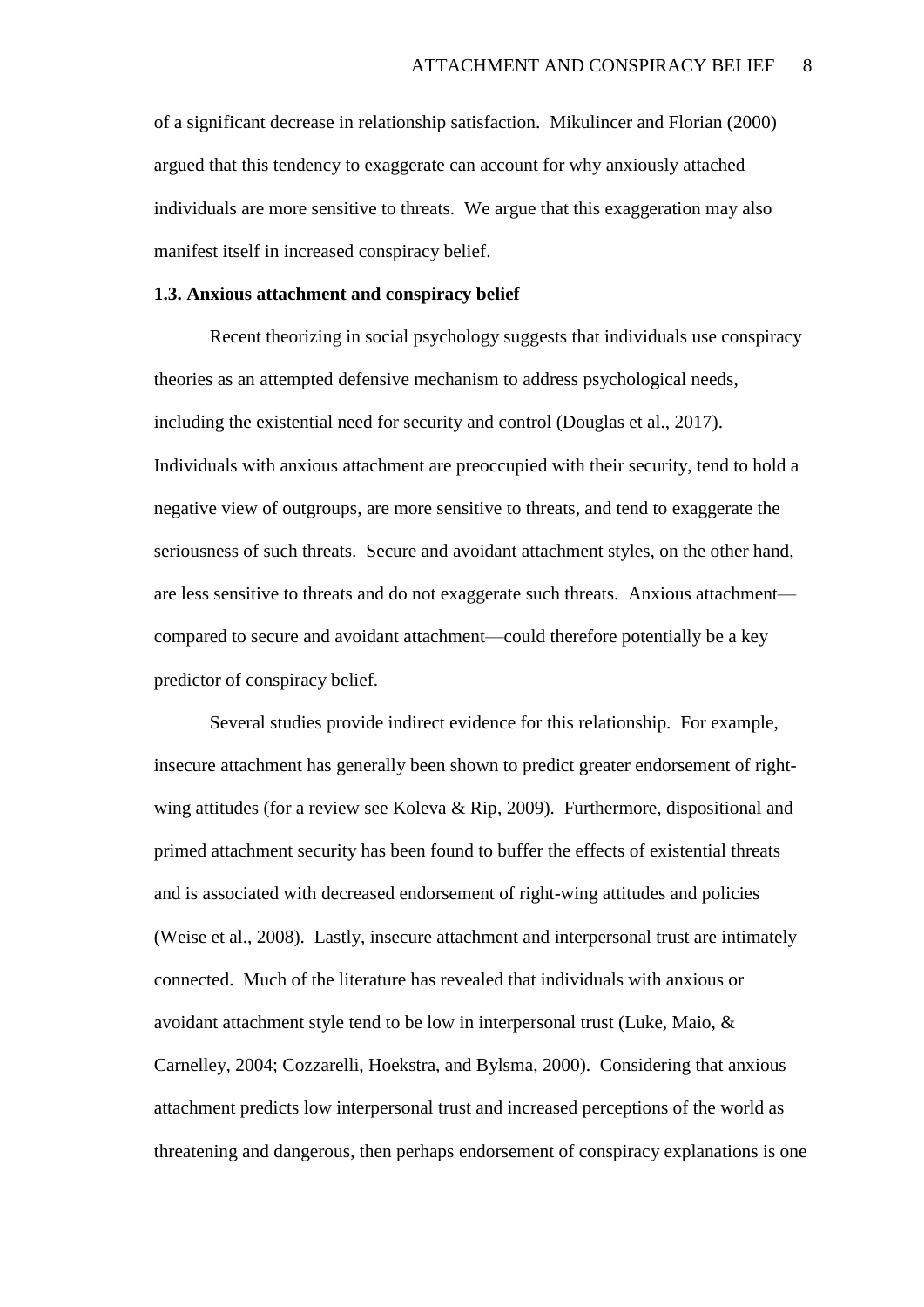way to gain a compensatory feeling of control in an otherwise threatening world filled with untrustworthy others.

Recent research has provided more direct evidence of the relationship between anxious attachment and conspiracy belief. In a large epidemiological study, Freeman and Bentall (2017) found that conspiracy belief positively correlated with both anxious and avoidant—but not secure—attachment styles. However, this study used a singleitem measure of conspiracy belief and such items are typically vulnerable to random measurement error (Schmidt & Hunter, 1996). Freeman and Bentall (2017) also used a single item measure for secure, anxious and avoidant attachment, but attachment styles are more accurately measured using two dimensions of attachment—anxious and avoidant (Brennan & Shaver, 1995; Sandford, 1997)—where low scores on both anxious and avoidant attachment are considered to represent a secure attachment style. High scores (and low on the other) on either dimension are considered an anxious and avoidant attachment style. Furthermore, Freeman and Bentall (2017) did not attempt to separate the relative contributions of anxious and avoidant attachment style to conspiracy belief, nor did they control for other factors that have been found to be associated with attachment and conspiracy belief in previous research.

The current research therefore aimed to test the extent to which the different attachment styles contribute to conspiracy belief whilst taking each other into account and controlling for other known predictors of conspiracy belief. Based on the literature reviewed above, and the tendency for anxiously attached individuals to be sensitive to, and exaggerate threats, we anticipate that anxious attachment will be a stronger predictor of conspiracy belief than avoidant or secure attachment.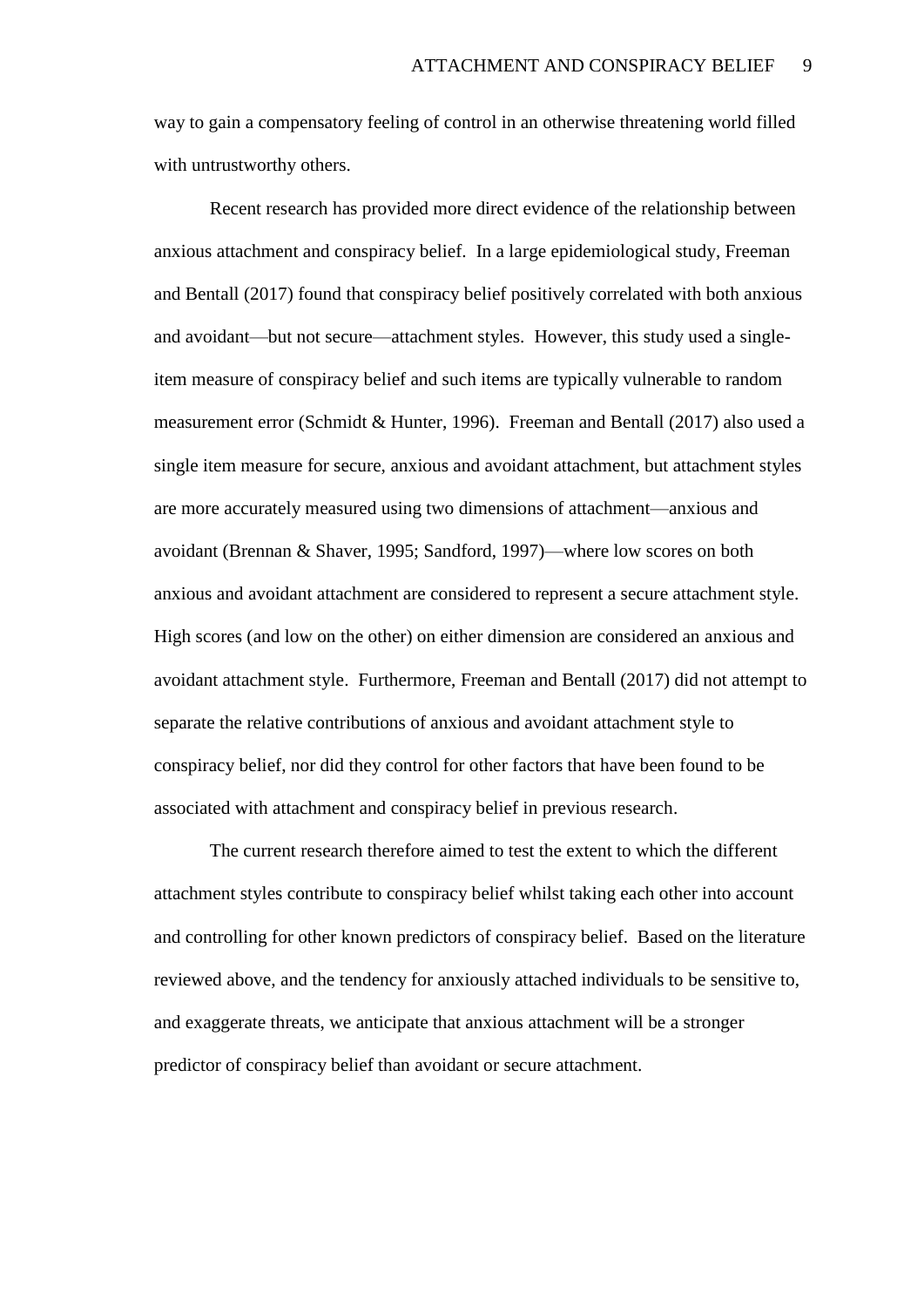#### **1.4. The present research**

We conducted two studies to examine the relationship between attachment and conspiracy belief. In Study 1 we also controlled for right-wing authoritarianism (RWA; Adorno, Frenkel-Brunswick, Levinson, & Sandford, 1950; Altemeyer, 1981) and social dominance orientation (SDO; Pratto, Sidanius, Stallworth, & Malle, 1994; Sidanius & Pratto, 1999), which have both been shown to predict conspiracy belief in previous research (Abalakina-Paap et al., 1999; Bruder, Haffke, Neave, Nouripanah, & Imhoff, 2013; Grzesiak-Feldman, 2015) and are associated with perceptions of threat (Duckitt, 2001; Duckitt, Wagner, du Plessis, & Birum, 2002; Onraet, Van Hiel, Dhont, & Pattyn, 2013). We also controlled for the extent to which people view the world as a battle between good and evil. This Manichean worldview is associated with belief in conspiracy theories (Oliver & Wood, 2014) and arguably centres around the notion of threat from others (Mikulincer & Shaver, 2003). We further controlled for individual differences in interpersonal trust, which are consistently associated with conspiracy belief (e.g., Abalakina-Paap et al., 1999; Goertzel, 1994) and arguably impede feelings of security and control. Finally, we also considered the contribution of demographic variables (specifically age, education level, and religiosity), which have all been found to predict conspiracy belief in previous research (Douglas et al., 2016).

 In Study 2 we again measured the relationship between attachment and conspiracy belief, this time including two additional dependent measures—belief in specific conspiracy theories and belief in conspiracy theories about groups. We did so to examine whether attachment predicts a general tendency to believe notions of conspiracy or also more specific conspiracy theories. Finally, we again considered the contribution of age, education level, and religiosity.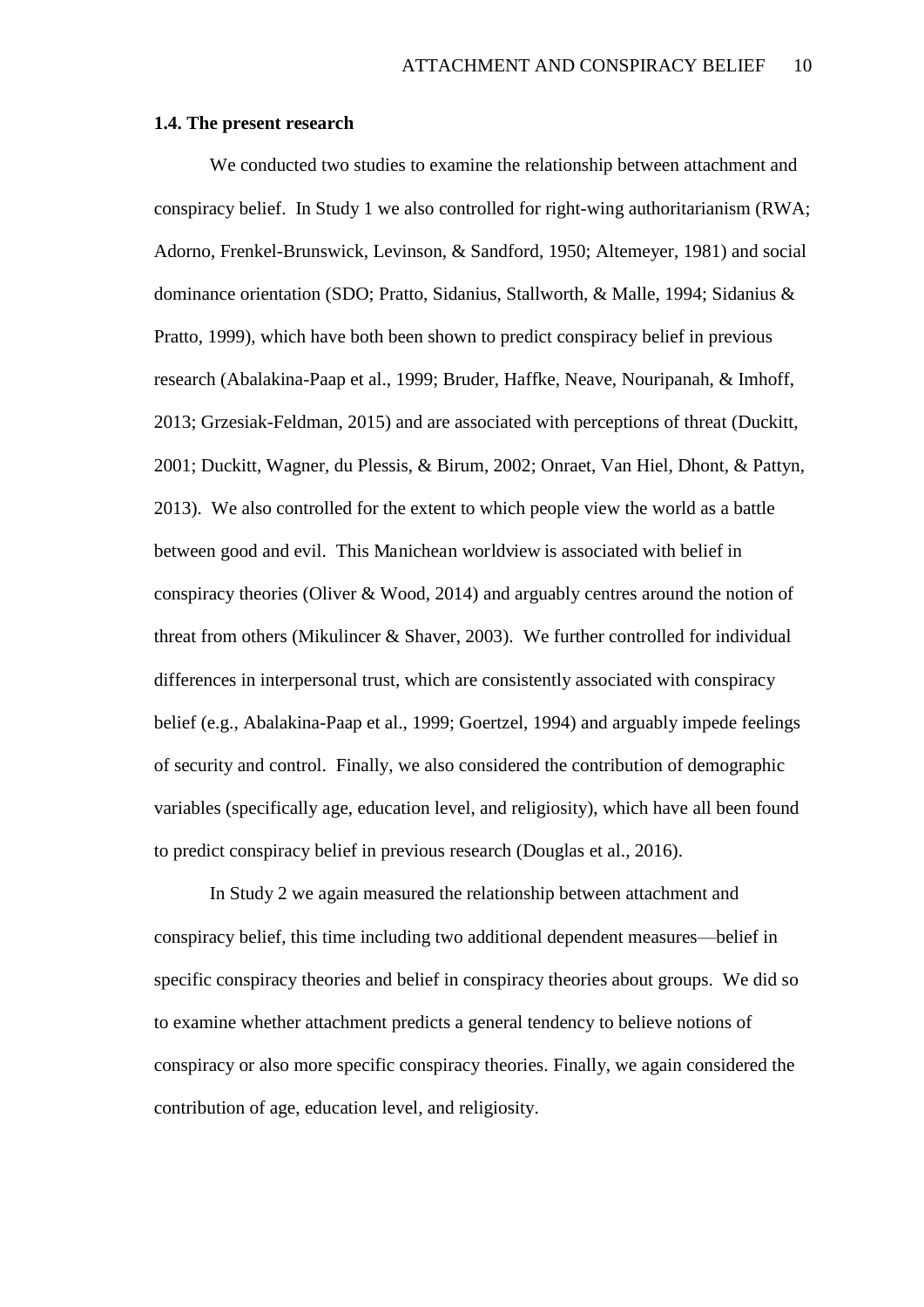Due to heightened threat sensitivity, and the tendency to exaggerate the seriousness of such threats, we hypothesized that anxious attachment would predict belief in conspiracy theories, even when accounting for other established predictors of conspiracy belief. The pattern of regression coefficients allows us to test this hypothesis. Specifically, if anxious attachment predicts conspiracy belief as hypothesized, then the beta weight for the relationship between anxious attachment and conspiracy belief should be positive, whereas the beta weight for the relationship between avoidant attachment and conspiracy belief should be negative or nonsignificant. If avoidant attachment style predicts conspiracy belief then the beta weight for the relationship between avoidant attachment style and conspiracy belief should be positive whereas the relationship between anxious attachment style and conspiracy belief should be negative or non-significant. If secure attachment style predicts conspiracy belief, then both beta weights should be negative (Fraley, 2012).

#### **2. Study 1**

In Study 1, we measured belief in conspiracy theories, RWA, SDO, interpersonal trust, Manichean worldview, age, education level and religiosity.

#### **2.1. Method**

#### **2.1.1. Participants and design**

Two hundred and fifty-two workers from Amazon's Mechanical Turk™ (Mturk) were recruited to complete an online questionnaire. Participants were timed and those who rushed through the questionnaire or did not complete it properly (e.g., by selecting the same response for every question) were excluded from the study  $(n = 6)$ . The remaining participants ( $N = 246$ ; 145 men, 99 women, 2 transgender,  $M_{\text{age}} = 34.22$ years,  $SD<sub>age</sub> = 10.07$ ) were included in the final analyses. Of this sample, 89% were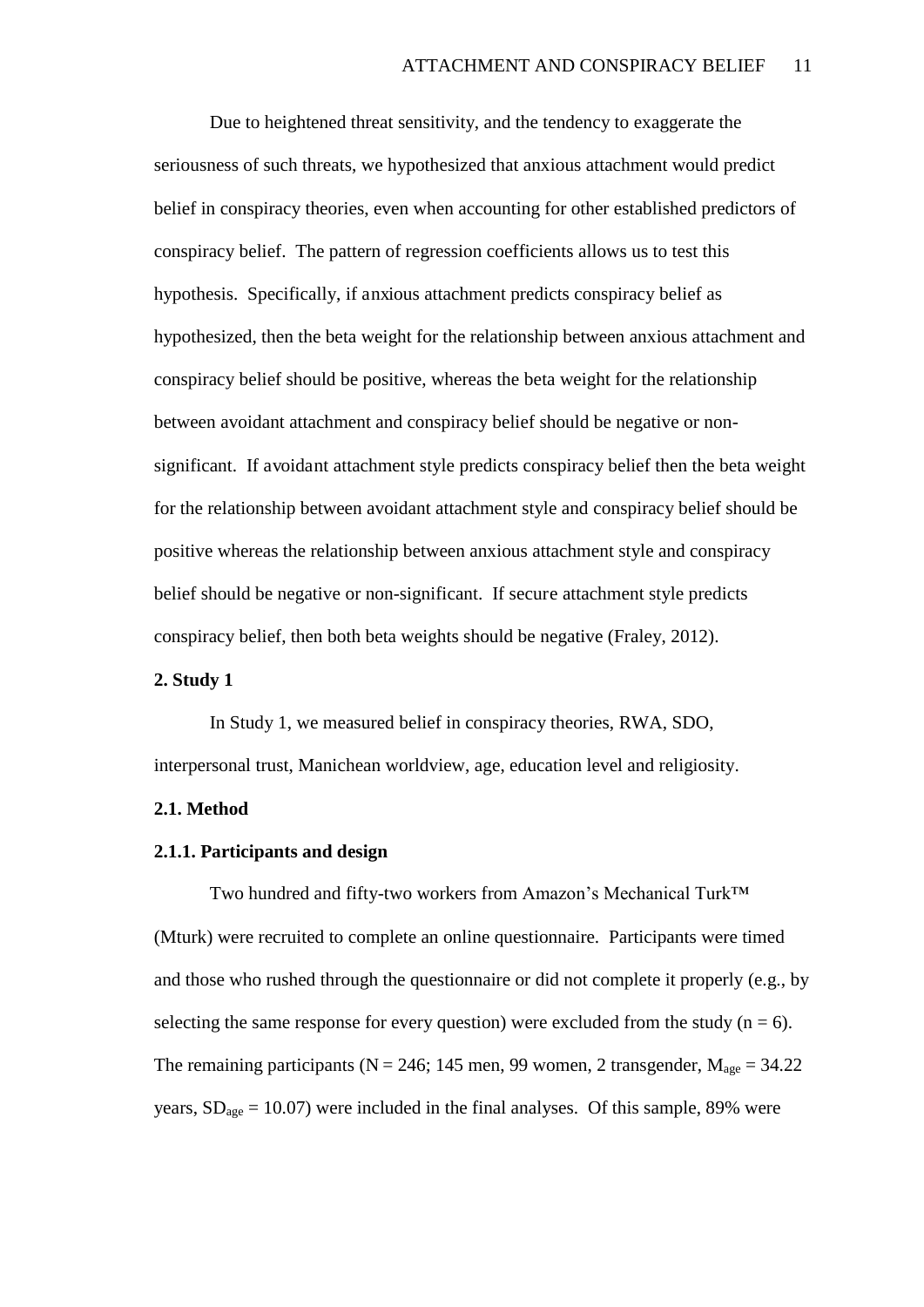American, 6.1% were Indian, and the remaining 4.9% were from various countries.<sup>1</sup> They were each paid US \$1 for their time. The design of the study was correlational. The predictor variables were anxious and avoidant attachment, RWA, SDO, interpersonal trust, Manichean worldview, and demographic factors (age, education level, and religiosity). The dependent variable was the tendency to believe in conspiracy theories.

#### **2.1.2. Materials and procedure**

The questionnaire was designed and administered using the Qualtrics questionnaire design software. Participants were presented with an information page where they were asked to give their informed consent. They were then asked to complete a series of measures in random order, except for the demographic measures which always appeared in the same order at the end of the questionnaire.

#### **2.1.2.1. Belief in conspiracy theories**

We used Brotherton, French, and Pickering's (2013) Generic Conspiracist Beliefs scale (GCB). There were 15 statements (e.g., "Certain significant events have been the result of the activity of a small group who secretly manipulate world events"; 1 = definitely not true,  $5 =$  definitely true,  $\alpha = .94$ ).

#### **2.1.2.2. Attachment styles**

 $\overline{a}$ 

We used the Experiences in Close Relationships-Revised (ECR-R) scale (Fraley, Waller & Brennan, 2000). This is a 36-item scale comprised of 18 anxious attachment items (e.g., "I'm afraid that I will lose my partner's love";  $\alpha$  = .96) and 18 avoidant attachment items ("I get uncomfortable when a romantic partner wants to be very close";  $\alpha$  = .96). Items are scored on a seven-point scale, where higher scores

<sup>1</sup>Belarus, Canada, Chile, Italy, Lebanon, Russia, Slovakia, Turkey, Ukraine, and Venezuela.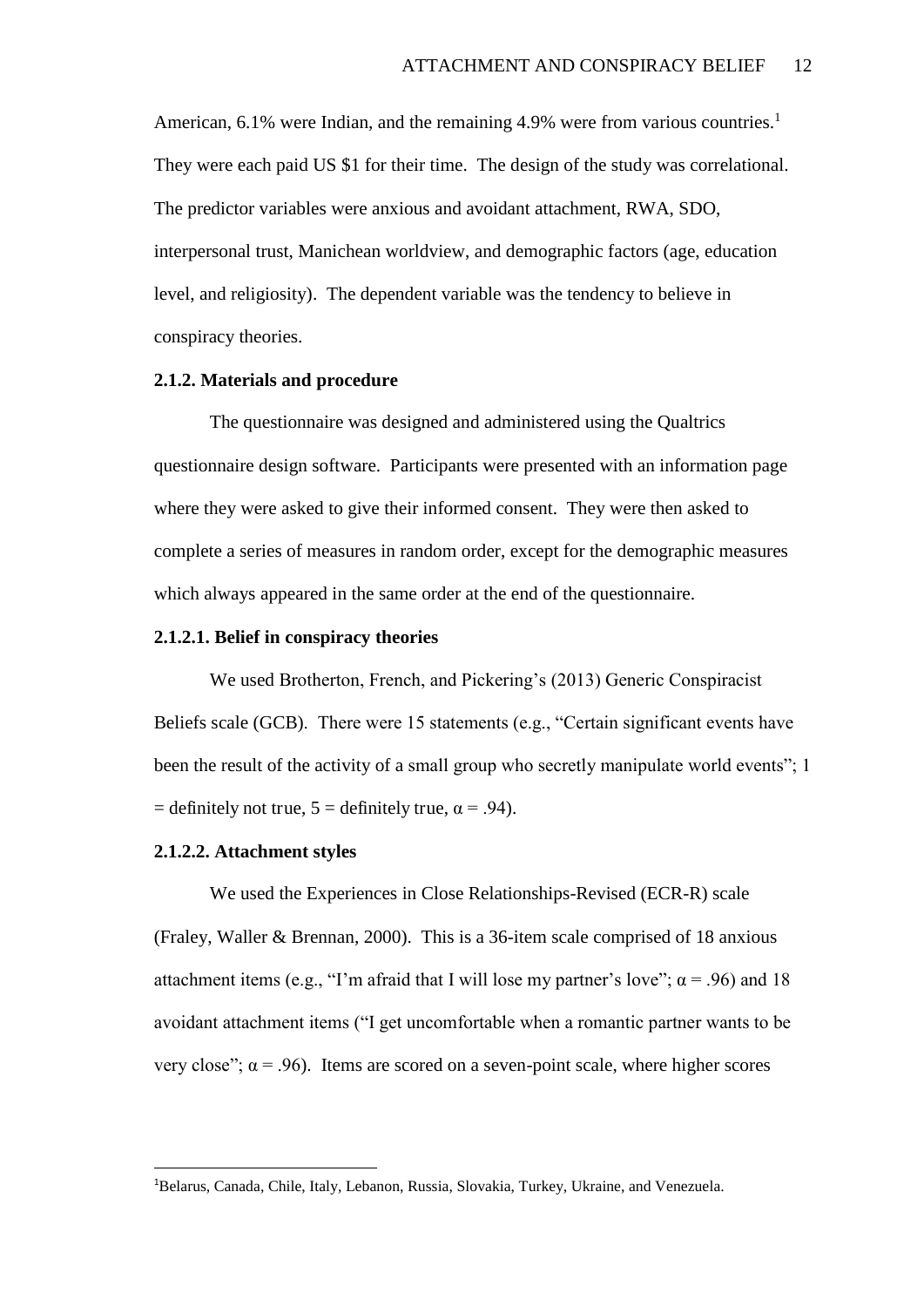indicate a higher level of anxious and avoidant attachment  $(1 = \text{strongly disagree}, 7 =$ strongly agree). Low levels on both subscales indicate secure attachment.

#### **2.1.2.3. Right-wing attitudes**

We used a shortened version of the Authoritarianism–Conservatism–

Traditionalism (ACT) scale (Duckitt, Bizumic, Krauss & Heled, 2010). There were 12 statements (e.g., "What our country needs most is discipline, with everyone following our leaders in unity",  $1 =$  strongly disagree,  $7 =$  strongly agree,  $\alpha = .92$ ). Higher scores indicate a higher level of right-wing authoritarianism. To measure SDO, we used the Social Dominance Orientation scale (Pratto, Sidanius, Stallworth & Malle, 1994). There were 16 statements (e.g., "If certain groups of people stayed in their place, we would have fewer problems"; 1 = strongly disagree, 7 = strongly agree,  $\alpha$  = .96). Higher scores indicate a higher level of social dominance orientation.

#### **2.1.2.4. Interpersonal trust**

We used the three-item trust scale ( $\alpha$  = .64) used by Goerztel (1994). The items asked whether participants felt that they could trust the police, their relatives, or their neighbors. Items are scored on a five-point scale, where higher scores indicate a higher level of trust  $(1 = not at all, 5 = very much)$ .

#### **2.1.2.5. Manichean worldview**

To measure the Manichean worldview, two items were drawn from Oliver and Wood (2014). The items were: "Politics is ultimately a struggle between good and evil" and "We are currently living in End Times as foretold by Biblical prophecy",  $1 =$ *don't believe*,  $2 = not sure about, 3 = believe,  $\alpha = .44$ ). Due to poor internal$ consistency only the former item was used to gauge a Manichean worldview in subsequent analyses, as in Oliver and Wood's (2014) study.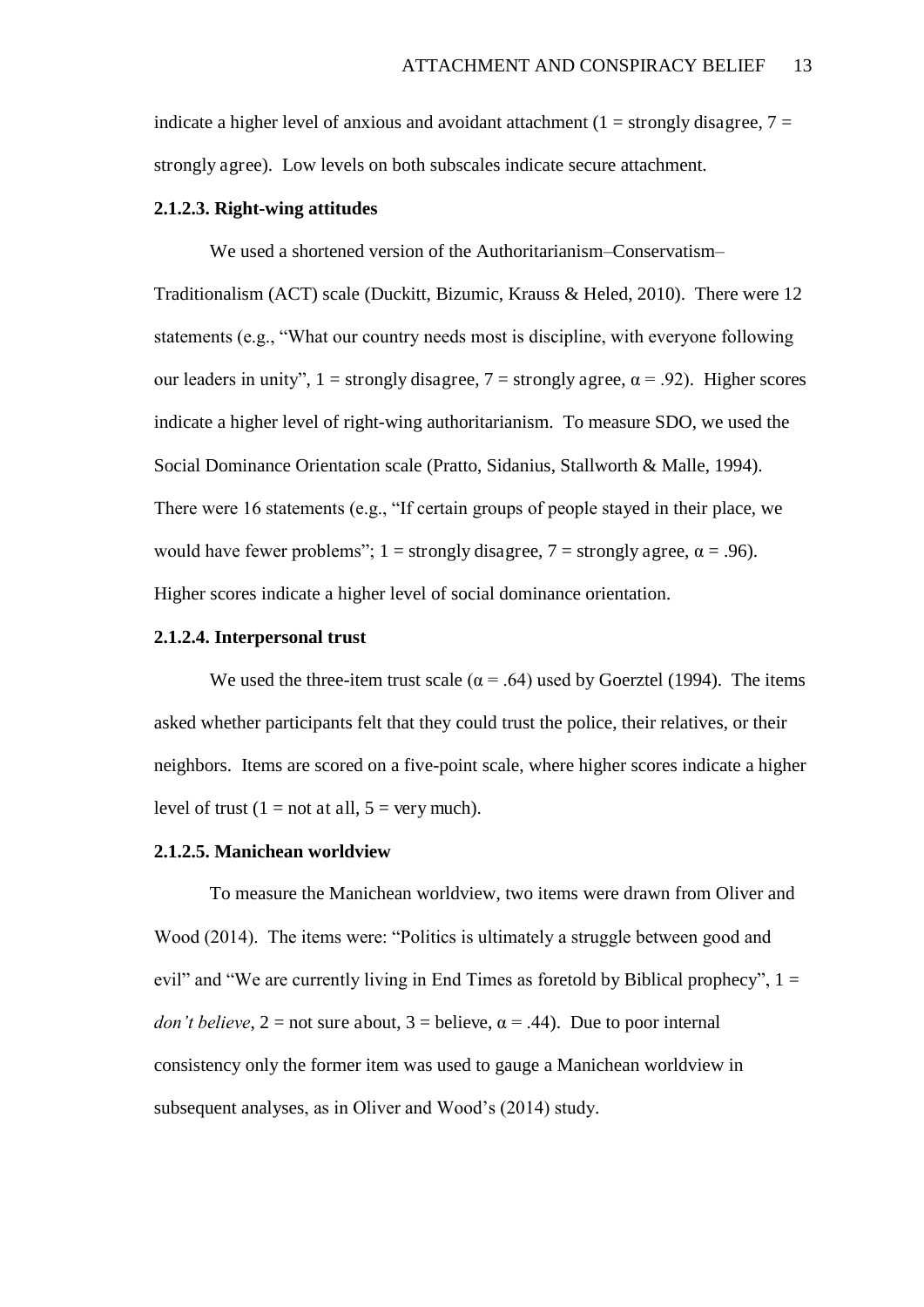#### **2.1.2.6. Demographics**

Participants were asked to provide some demographic details. In addition to age and gender, participants were asked to rate their education level  $(1 = no formal)$ education,  $2 = \text{primary level education}, 3 = \text{secondary level education}, 4 = \text{ college or}$ univers*ity level education [bachelor's degree]*, 5 = college or university level education [graduate degree]). Finally, they rated their religiosity (1 = not religious at all,  $7 =$ very religious). After participants completed the questionnaire, they were debriefed, thanked and paid for their time.

#### **2.2. Results and discussion**

We first examined if there was a gender difference in conspiracy belief between females and males but no such gender difference existed,  $t(242) = .43$ ,  $p = .667$ . Gender was therefore not included as a factor in further analyses. We also did not analyse results for ethnic differences since numbers were too unequal. All means, standard deviations and zero-order correlations can be found in Table 1. Conspiracy belief positively correlated with anxious attachment, SDO, interpersonal trust, and Manichean worldview. RWA did not correlate with conspiracy belief. Anxious and avoidant attachment positively correlated with SDO. Neither attachment style correlated with RWA. Age negatively correlated with conspiracy belief. Religiosity marginally positively correlated with conspiracy belief.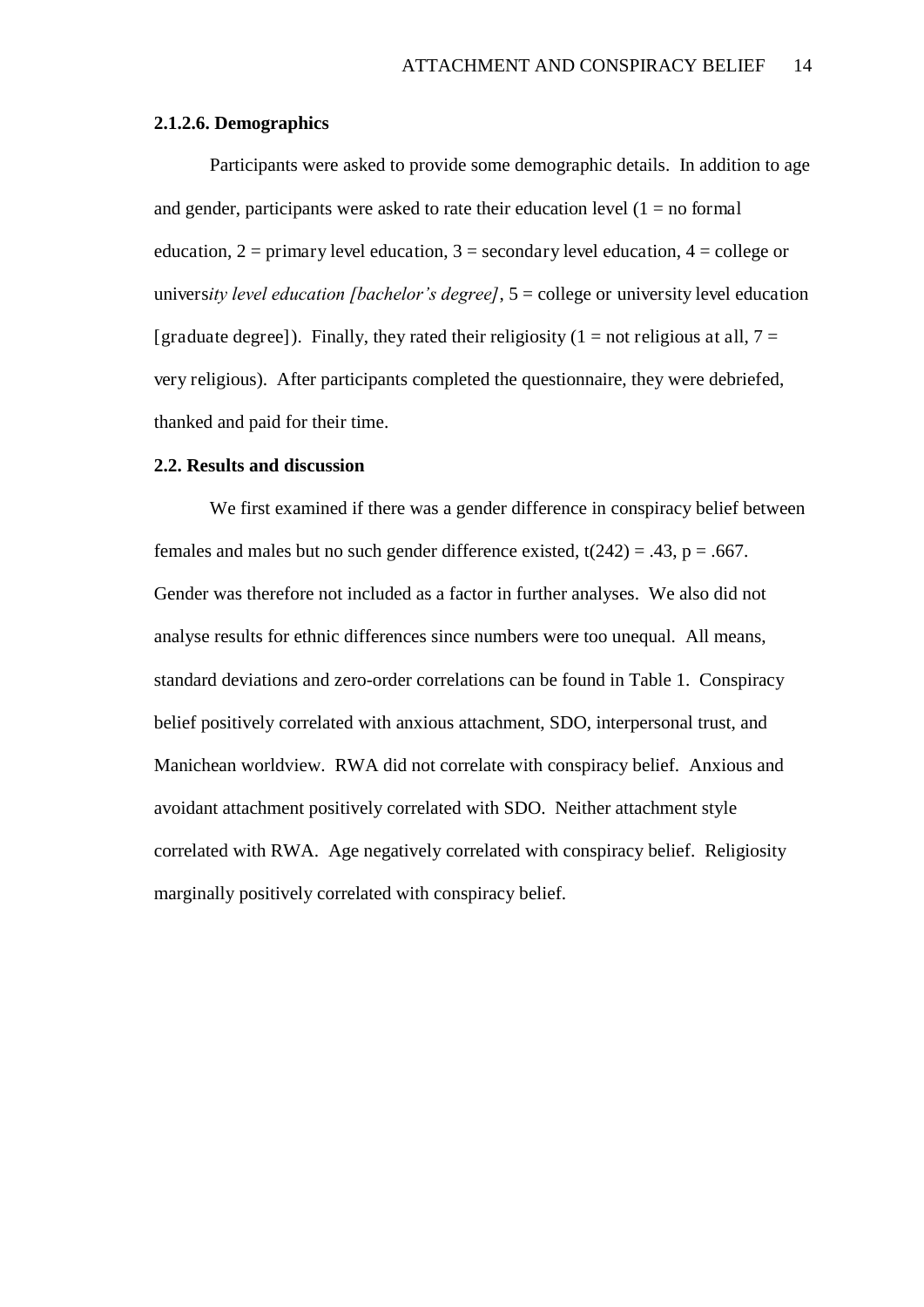|     |             | Mean  | ${\rm SD}$ | 2            | 3               | $\overline{4}$ | $5\overline{)}$ | 6            | $\tau$       | 8            | 9               | 10              |
|-----|-------------|-------|------------|--------------|-----------------|----------------|-----------------|--------------|--------------|--------------|-----------------|-----------------|
| 1.  | Conspiracy  | 2.55  | 0.96       | $.24***$     | $.11^{\dagger}$ | .09            | $.23***$        | $.30***$     | $-.23***$    | $-.15*$      | $-.01$          | $.11^{\dagger}$ |
| 2.  | Anxious     | 2.81  | 1.41       | $\mathbf{1}$ | $.64***$        | .02            | $.33***$        | $.13**$      | $-18**$      | $-.19**$     | $-.05$          | $-.01$          |
| 3.  | Avoidant    | 2.82  | 1.31       |              | $\mathbf{1}$    | $-.06$         | $.24***$        | .02          | $-.28***$    | $-.09$       | $-.02$          | $-0.09$         |
| 4.  | <b>RWA</b>  | 3.47  | 0.93       |              |                 | $\mathbf{1}$   | $.36***$        | $.26***$     | $.36***$     | .02          | .01             | .49***          |
| 5.  | <b>SDO</b>  | 2.27  | 1.28       |              |                 |                | $\mathbf{1}$    | $.22***$     | $-.02$       | $-15*$       | .03             | $.13*$          |
| 6.  | Manichean   | 1.80  | 0.82       |              |                 |                |                 | $\mathbf{1}$ | $-.07$       | $-.09$       | $-.07$          | $.18**$         |
| 7.  | Trust       | 3.57  | 0.81       |              |                 |                |                 |              | $\mathbf{1}$ | $.17**$      | $-.01$          | $.13*$          |
| 8.  | Age         | 34.22 | 10.07      |              |                 |                |                 |              |              | $\mathbf{1}$ | $.11^{\dagger}$ | .03             |
| 9.  | Education   | 3.65  | 0.72       |              |                 |                |                 |              |              |              | $\mathbf{1}$    | .10             |
| 10. | Religiosity | 2.46  | 1.88       |              |                 |                |                 |              |              |              |                 | $\mathbf{1}$    |

Note.  $N = 246$ 

 $\uparrow p < .10, \uparrow p < .05, \uparrow \uparrow p < .01, \uparrow \uparrow \uparrow p < .001.$ 

Table 1

Means, Standard Deviations, and Pearson Correlation Matrix (Study 1)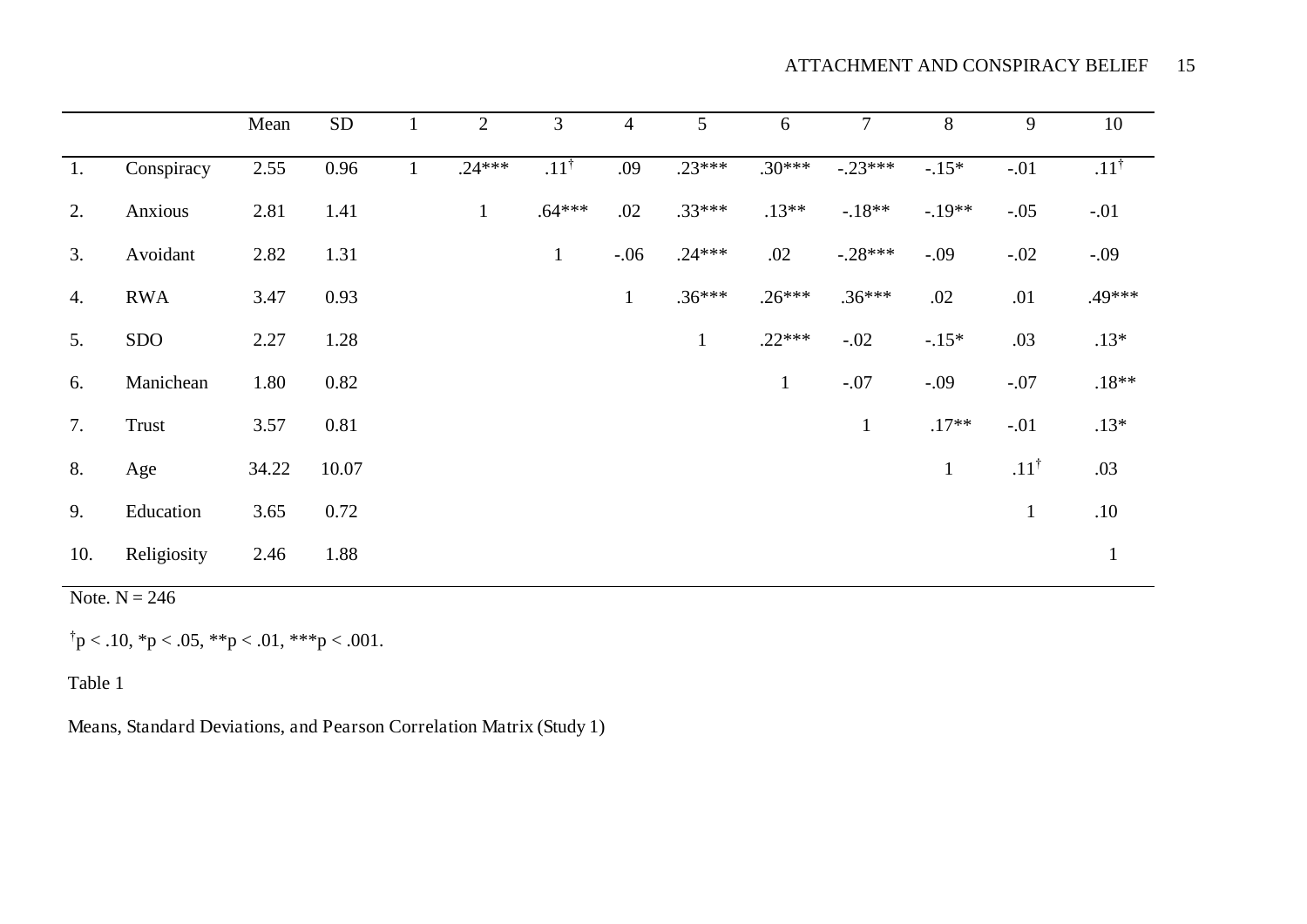To test whether anxious attachment predicts conspiracy belief whilst taking into account other known predictors, we loaded all variables into a multiple regression analysis. Conspiracy belief was entered as the dependent variable. Findings of the final model are presented in Table 2. There was no evidence of collinearity (all tolerances > .52 and all VIF  $<$  1.9). The overall regression model was significant, F(9, 236) = 6.87, p  $<$  0.01 and accounted for 21% of variance in conspiracy belief. As hypothesized, anxious attachment significantly predicted conspiracy belief whereas avoidant attachment did not. SDO, interpersonal trust, and Manichean worldview remained significant predictors of conspiracy belief. Therefore anxious attachment appears to be a unique predictor of belief in conspiracy theories whereas avoidant attachment does not. Furthermore, the pattern of coefficients suggests that secure attachment is not associated with conspiracy belief.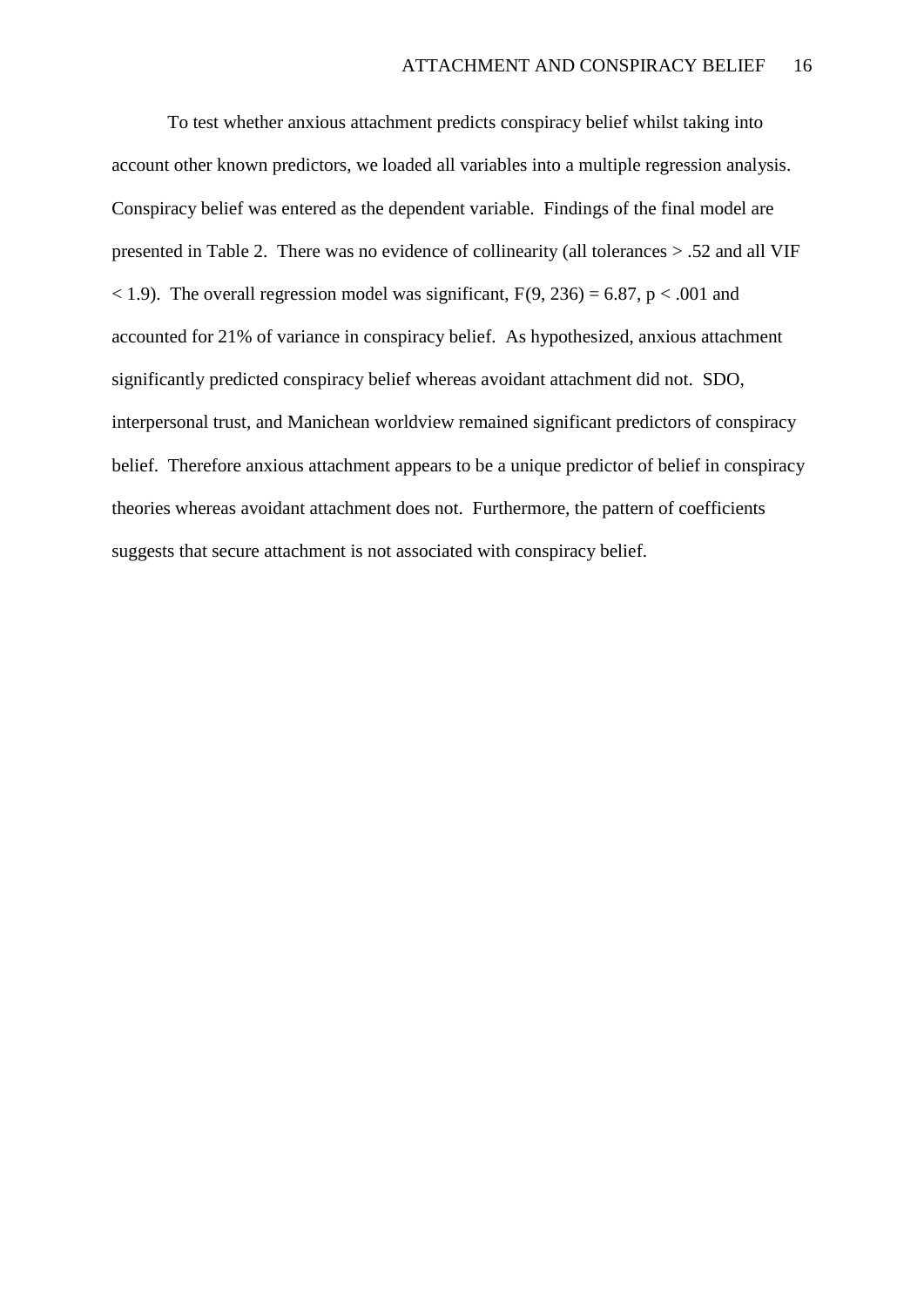| Variable     | t       | $\beta$         |
|--------------|---------|-----------------|
| Anxious      | 2.03    | $.16*$          |
| Avoidant     | $-1.21$ | $-.10$          |
| <b>RWA</b>   | 0.19    | .02             |
| <b>SDO</b>   | 1.99    | $.13*$          |
| Manichean    | 3.63    | $.23**$         |
| <b>Trust</b> | $-3.56$ | $-.24**$        |
| Age          | $-0.58$ | $-.04$          |
| Education    | $-1.79$ | $-11^{\dagger}$ |
| Religiosity  | 1.22    | .08             |

Table 2

Predictors of Conspiracy Belief (Study1)

Study 1 demonstrates that belief in conspiracy theories is positively associated with anxious attachment, corroborating the findings of Freeman and Bentall (2017). The results also extended existing research by showing that anxious—but not avoidant or secure attachment uniquely predicts conspiracy belief when accounting for RWA, SDO, Manichean worldview, interpersonal trust, age, education level and religiosity.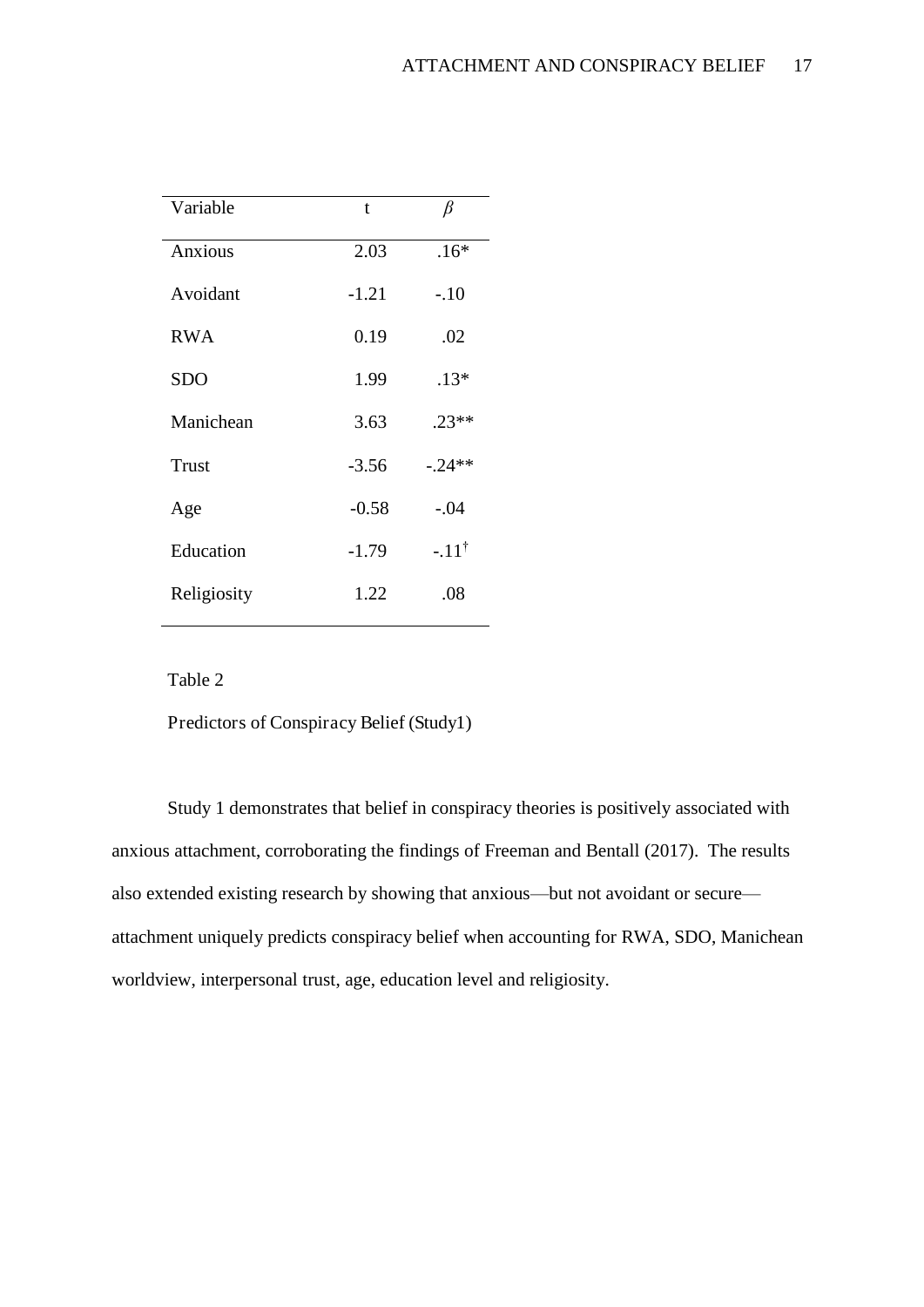#### **3. Study 2**

 In Study 2, we aimed to replicate the relationship between anxious attachment and conspiracy belief.<sup>2</sup> We again hypothesized that anxious attachment would predict greater conspiracy belief. We also extended upon our findings from Study 1. Specifically, we included two additional dependent measures—belief in specific conspiracy theories and belief in conspiracy theories about particular groups—to examine whether anxious attachment predicts belief in only general notions of conspiracy or also established conspiracy theories Finally, we controlled for age, education and religiosity as in Study 1.

#### **3.1. Method**

 $\overline{a}$ 

#### **3.1.1. Participants and design**

Two hundred and thirty one participants were recruited from Prolific Academic to take part in a memory recall task. As in Study 1, participants were timed and those who rushed through the questionnaire or did not complete it properly (e.g., by selecting the same response for every question) were excluded from the study  $(n = 1)$ . Of the remaining 230 participants (125 women, 105 women,  $M_{\text{age}} = 38.63$  years,  $SD_{\text{age}} = 11.63$ ), 98.7% were British and the remaining 1.3% were of various nationalities.<sup>3</sup> They were each paid UK £1.25 for their time. The design of the study was correlational. The predictor variables were anxious and avoidant attachment, belief in specific conspiracy theories, belief in conspiracy

<sup>&</sup>lt;sup>2</sup> This study was originally designed to examine the potential causal link between attachment and conspiracy belief. We reasoned that since anxious attachment predicts conspiracy belief, that priming secure attachment may reduce conspiracy belief. Indeed, previous findings (Mikulincer & Shaver, 2001) have shown that secure attachment decreases negative attitudes toward others, which is a consistent feature of conspiracy belief. We primed secure attachment by asking participants to recall a situation when a significant other was there for them and to think about how this person makes them feel (Mikulincer & Shaver, 2001, Studies 1 and 3). We also included a positive affect condition in which participants were asked to recall a funny situation, and a control condition in which participants recalled a visit to the grocery store. Participants completed the attachment measure after the manipulation. Whilst the manipulation check was successful—the secure base task was rated as arousing more attachment security feelings ( $\dot{M} = 6.12$ , SD = 1.70) than both the control ( $M = 3.44$ , SD = 1.50) and the positive affect tasks (M = 4.88, SD = 1.38), F(2, 227) = 79.62, p < .001,  $n2 = .41$ —there was no effect of the manipulation on anxious or avoidant attachment, or any of the measures of conspiracy belief. We therefore decided to treat the study as a correlational study and test the association between attachment styles and conspiracy belief. Research does suggest that conspiracy beliefs are difficult to reduce (Jolley & Douglas, 2017), so a challenge for future research will be to test ways of priming attachment that influence conspiracy belief.

<sup>&</sup>lt;sup>3</sup> Bahrain, Trinidad and Tobago, and Tanzania.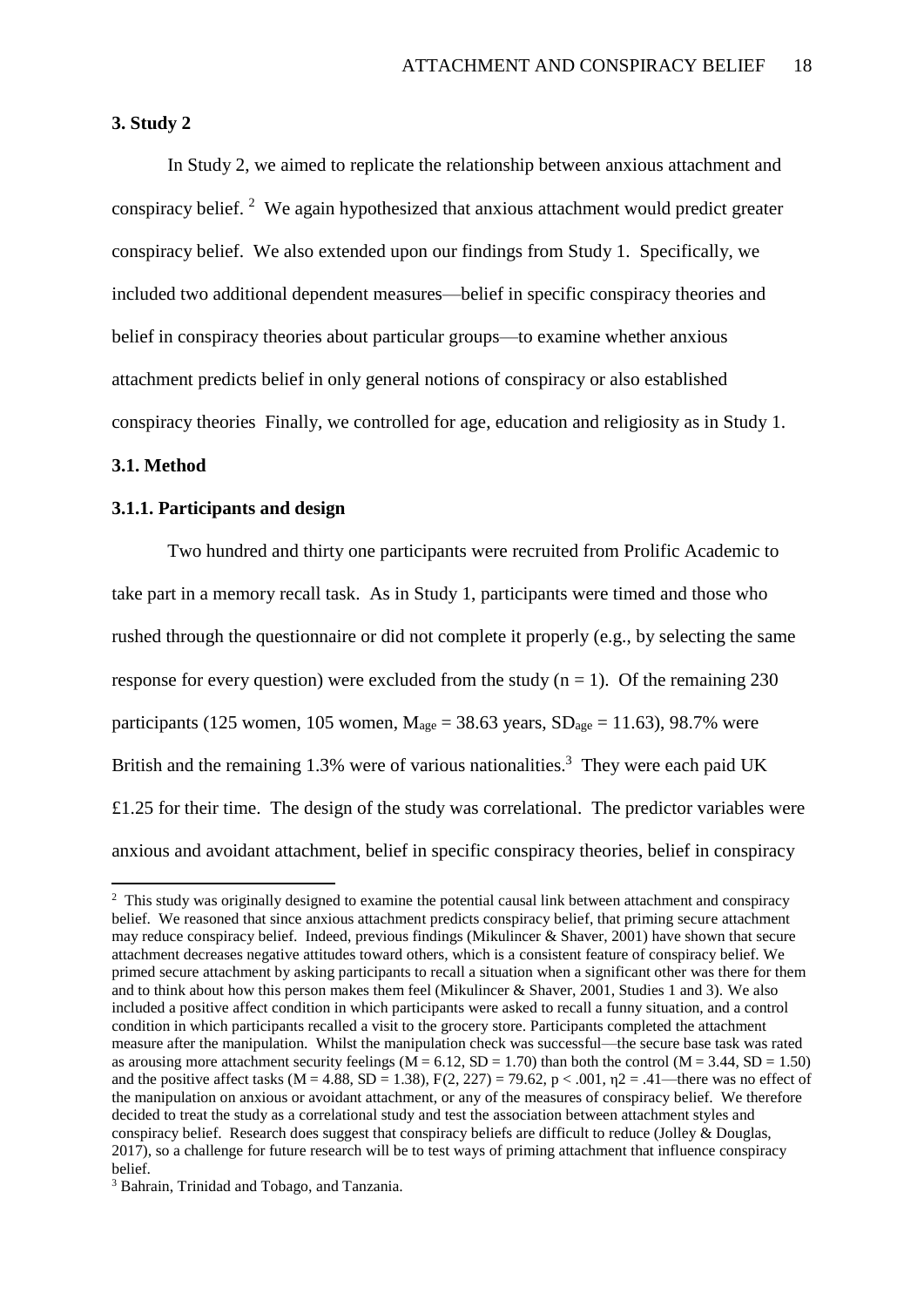theories about groups, age, education level and religiosity. The dependent variable was belief in conspiracy theories.

#### **3.1.2. Materials and procedure**

As in Study 1, the questionnaire was run via Qualtrics software. Participants were first presented with an information page where they were asked to give their informed consent. They were then presented with the questionnaire where the variables below were presented in random order, except for the attachment styles and demographic measures, which always appeared respectively at the end of the questionnaire.<sup>4</sup>

#### **3.1.2.1. Attachment styles**

Participants completed the ECR-R scale as in Study 1 ( $\alpha$  = .95 for both anxious and avoidant attachment).

#### **3.1.2.2. General conspiracy beliefs**

To measure general conspiracy beliefs, participants complete the GCB scale ( $\alpha$  = .95) as in Study 1.

#### **3.1.2.3. Specific conspiracy beliefs**

To measure conspiracy belief regarding specific events, participants completed Douglas et al's (2016) specific conspiracy belief's scale (an abridged version of the scale used by Douglas & Sutton, 2011). This is a seven-item scale measuring belief in conspiracy theories about specific events (e.g., "The attack on the Twin Towers was not a terrorist action but a governmental plot"; 1 = strongly disagree, 7 = strongly agree;  $\alpha$  = .90) rather than general notions of conspiracy.

#### **3.1.2.4. Conspiracy theories about groups**

 $\overline{a}$ 

Participants were asked to rate the extent to which they thought five social groups (e.g., bankers, politicians;  $\alpha = .77$ ) conspired against others (1 = not at all, 6 = very much).

<sup>4</sup> Due to the original experimental design of this study, which employed an attachment priming task, attachment was measured last and after a distractor task.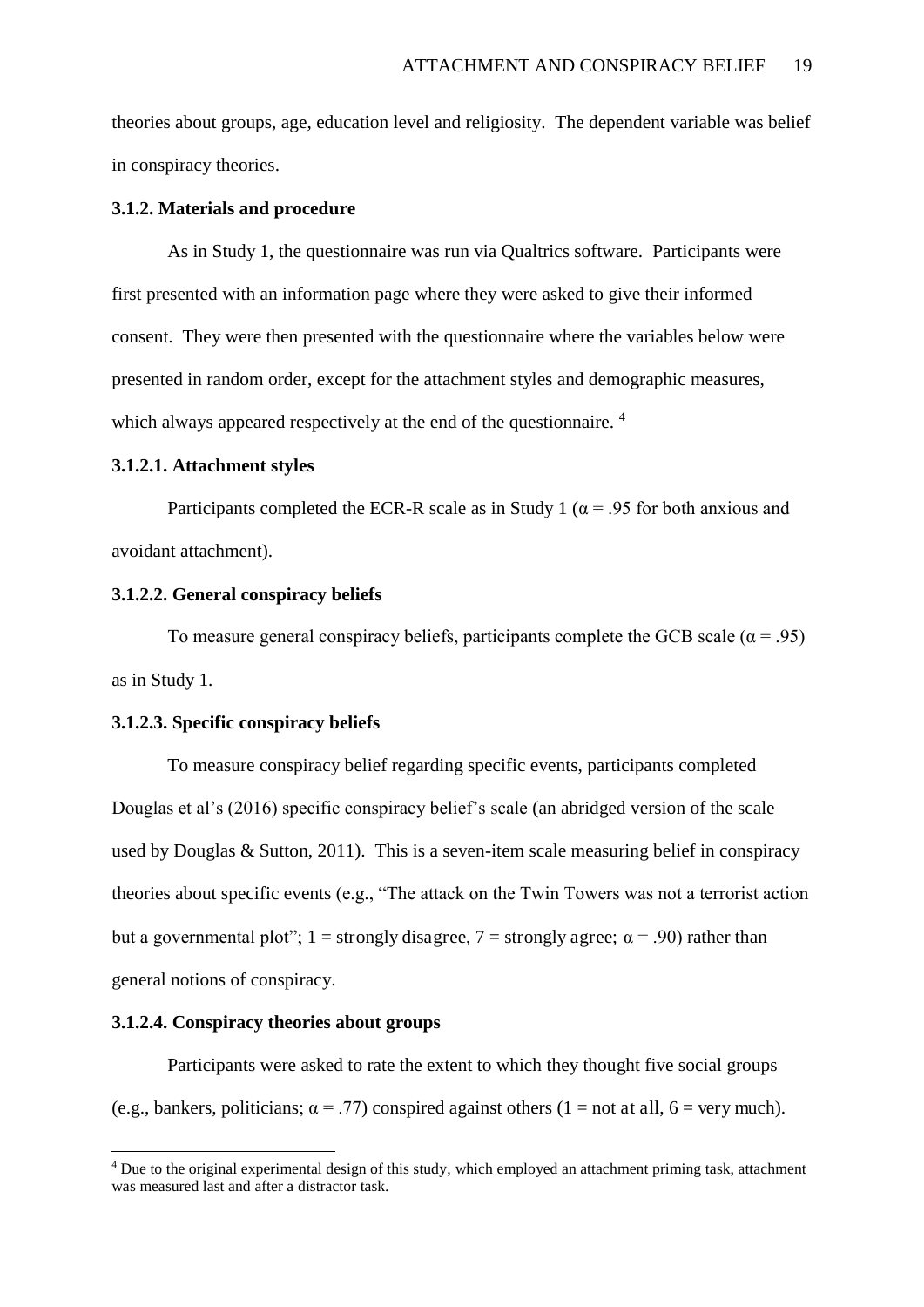#### **3.1.2.5. Demographics**

Finally, participants were asked to indicate their age, education level and religiosity as in Study 1. After participants completed the questionnaire, they were debriefed, thanked and paid for their time.

#### **3.2. Results and discussion**

We first examined if there was a gender difference in conspiracy belief between females and males, but no such gender difference existed,  $t(228) = -0.14$ ,  $p = 0.890$ . Gender was therefore not included as a factor in further analyses. We also did not analyse results for ethnic differences since numbers were too unequal. All means, standard deviations and zeroorder correlations can be found in Table 3. General, specific and group-specific conspiracy beliefs were all positively correlated with each other. General and group-specific conspiracy beliefs positively correlated with anxious attachment. Specific conspiracy beliefs were marginally correlated with anxious attachment. Neither measure of conspiracy belief correlated with avoidant attachment. Education level negatively correlated with general and specific conspiracy belief. Education marginally correlated with group-specific conspiracy belief. Religiosity negatively correlated with both anxious and avoidant attachment.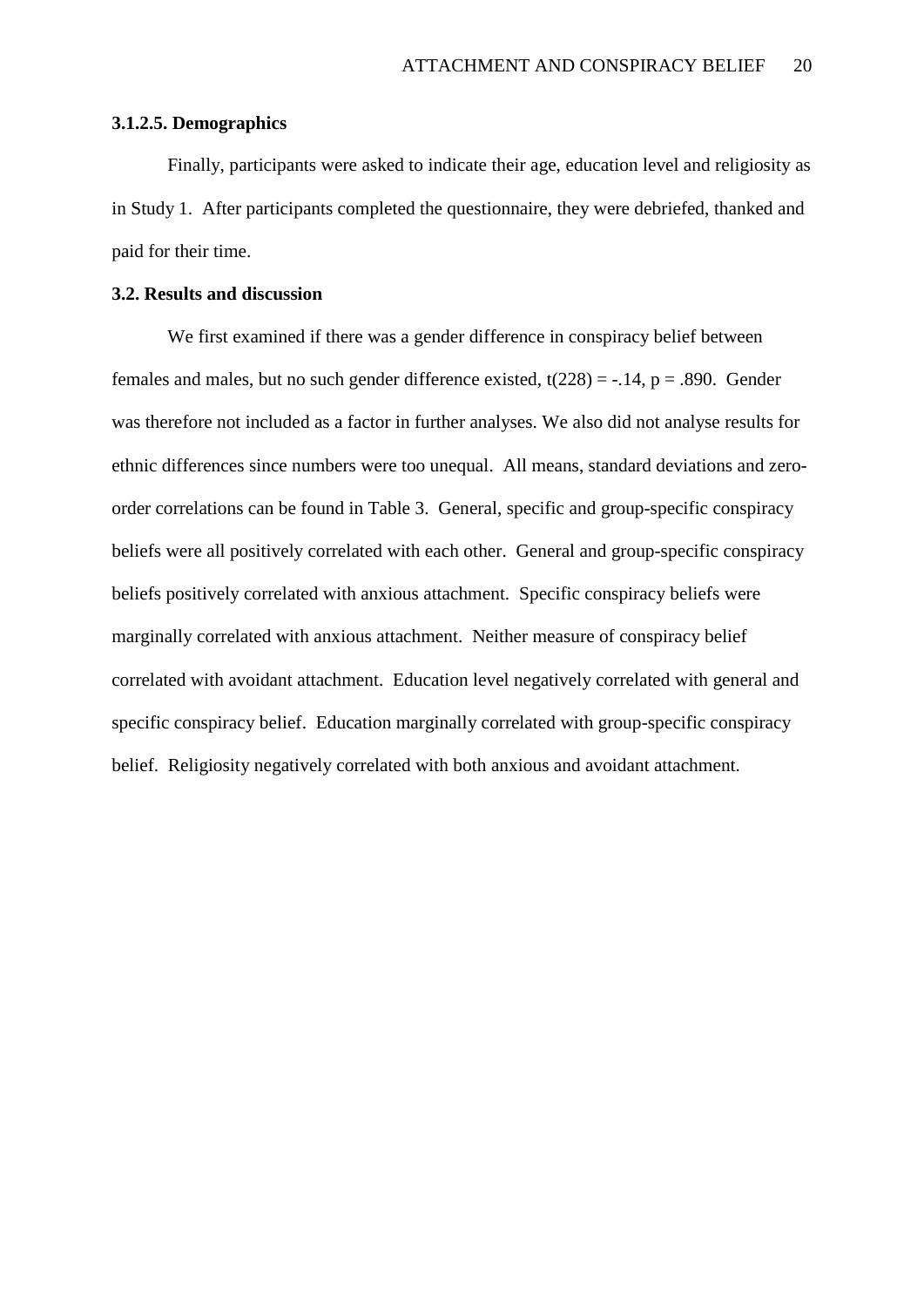|    |                     | Mean        | <b>SD</b> | 2            | 3            | $\overline{4}$  | 5            | 6                | 7                | 8               |
|----|---------------------|-------------|-----------|--------------|--------------|-----------------|--------------|------------------|------------------|-----------------|
| 1. | General Conspiracy  | 2.57        | 0.92      | $.82***$     | $.46***$     | $.23***$        | .01          | $-.03$           | $-16*$           | $-.10$          |
| 2. | Specific Conspiracy | 2.60        | 1.38      | $\mathbf{1}$ | $.31***$     | $.12^{\dagger}$ | $-.04$       | .01              | $-.23***$        | $.12^{\dagger}$ |
| 3. | Group Conspiracy    | 3.34        | 1.05      |              | $\mathbf{1}$ | $.22***$        | .06          | $-.07$           | $-.12^{\dagger}$ | $-.09$          |
| 4. | Anxious             | 3.02        | 1.25      |              |              | $\mathbf{1}$    | $.43***$     | $-.12^{\dagger}$ | $-.01$           | $-.14*$         |
| 5. | Avoidant            | 2.86        | 1.18      |              |              |                 | $\mathbf{1}$ | .01              | $-.03$           | $-.22***$       |
| 6. | Age                 | 38.63 11.63 |           |              |              |                 |              | $\mathbf{1}$     | $-.11^{\dagger}$ | .04             |
| 7. | Education           | 3.80        | 0.73      |              |              |                 |              |                  | $\mathbf{1}$     | .04             |
| 8. | Religiosity         | 1.97        | 1.46      |              |              |                 |              |                  |                  | $\mathbf{1}$    |

Note.  $N = 230$ 

 $\uparrow p < .10, \uparrow p < .05, \uparrow \uparrow p < .01, \uparrow \uparrow \uparrow p < .001.$ 

Table 3

Pearson Correlation Matrix for Study 2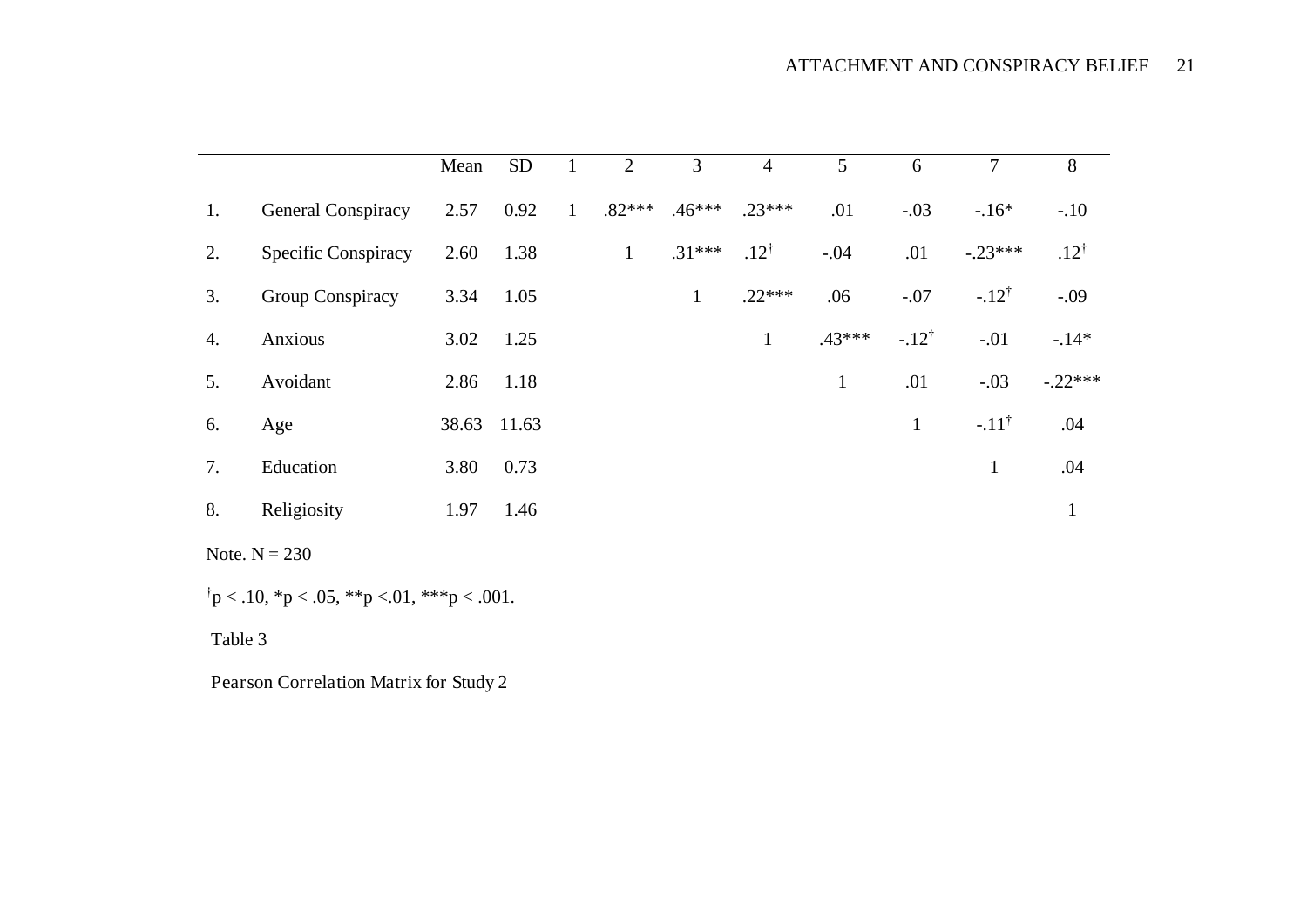To test whether attachment styles could uniquely predict general, specific and group conspiracy belief, we loaded all variables into three separate multiple regression analyses. Findings of the three final models are presented in Table 4. There was no evidence of collinearity (all tolerances  $> .76$  and all VIF  $< 1.3$ ). Firstly, general conspiracy belief was entered as the dependent variable. The overall regression model was significant,  $F(5, 224) =$ 4.99, p < .001 and accounted for 10% of variance in general conspiracy belief. As in Study 1, anxious attachment significantly predicted a general belief in conspiracy theories whereas avoidant attachment did not. The pattern of coefficients also suggests that secure attachment did not predict general conspiracy belief.

Secondly, belief in specific conspiracy theories was entered as the dependent variable. The overall regression model was significant,  $F(5, 224) = 4.59$ ,  $p < .001$  and accounted for 9% of variance in general conspiracy belief. Anxious attachment significantly predicted belief in specific conspiracy theories whereas avoidant attachment did not. The pattern of coefficients also suggests that secure attachment did not predict conspiracy belief.

Lastly, belief in conspiracy theories about specific groups was entered as the dependent variable. The overall regression model was significant,  $F(5, 224) = 4.01$ ,  $p < .01$ and accounted for 8% of variance in general conspiracy belief. As in Study 1, anxious attachment significantly predicted belief in conspiracy theories whereas avoidant attachment did not. The pattern of coefficients also suggests that secure attachment did not predict conspiracy belief.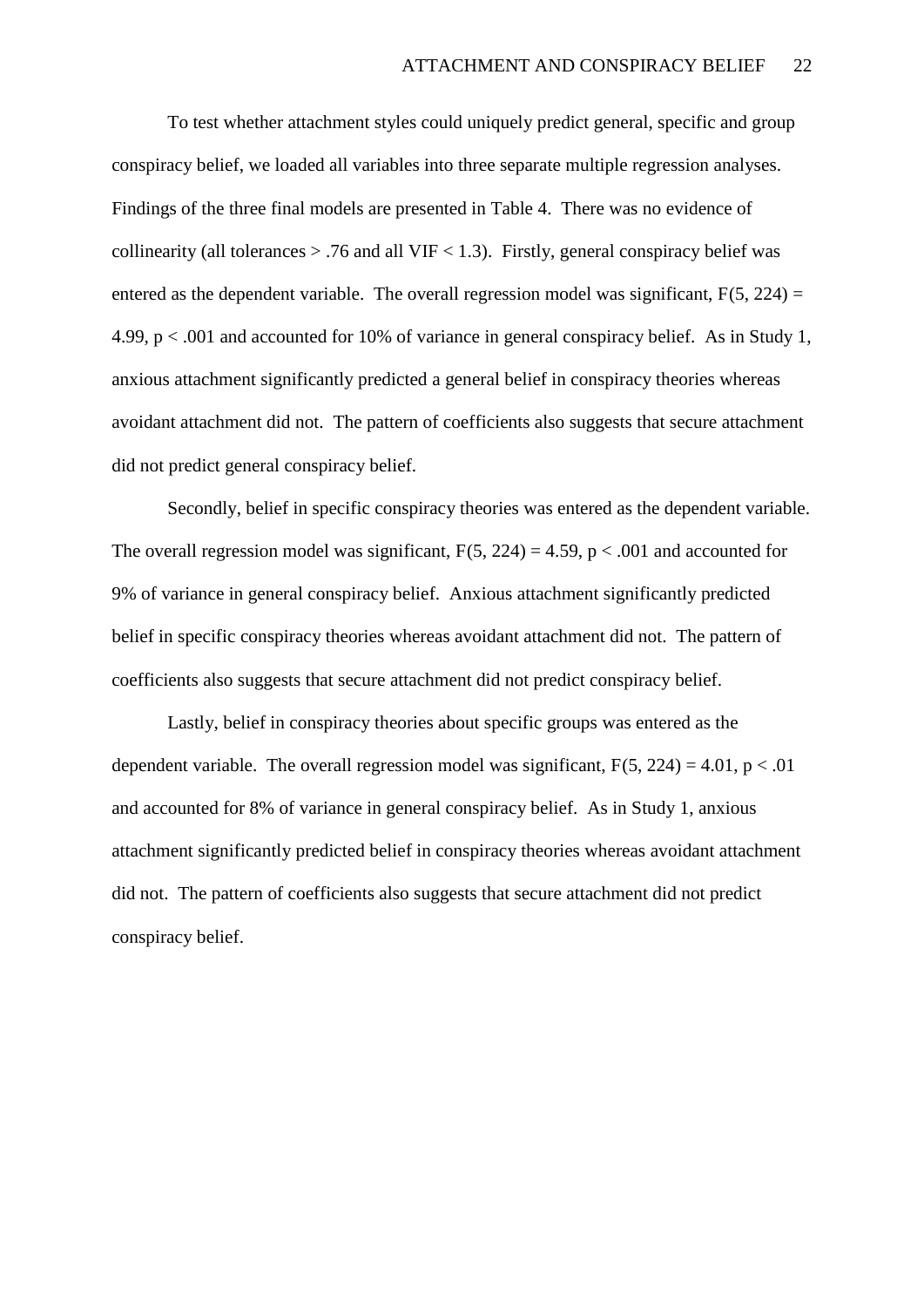|                |         | General  |         | Specific  | Group        |          |  |
|----------------|---------|----------|---------|-----------|--------------|----------|--|
| Variables      | t       | $\beta$  |         | $\beta$   | $\beta$<br>t |          |  |
| <b>Anxious</b> | 3.88    | $.27***$ | 2.46    | $.18*$    | 3.25         | $.23***$ |  |
| Avoidant       | $-1.14$ | $-.08$   | $-1.21$ | $-.09$    | $-0.17$      | $-.01$   |  |
| Age            | $-0.31$ | .02      | $-0.01$ | .00       | $-0.92$      | $-.06$   |  |
| Education      | $-2.52$ | $-.16*$  | $-3.59$ | $-.23***$ | $-2.04$      | $-.13*$  |  |
| Religiosity    | 2.03    | $.13*$   | 2.09    | $.14*$    | 1.99         | $.13*$   |  |

\*p < .05, \*\* p < .01, \*\*\* p < .001.

#### Table 4

Predictors of General, specific, and Group Conspiracy belief (Study 2).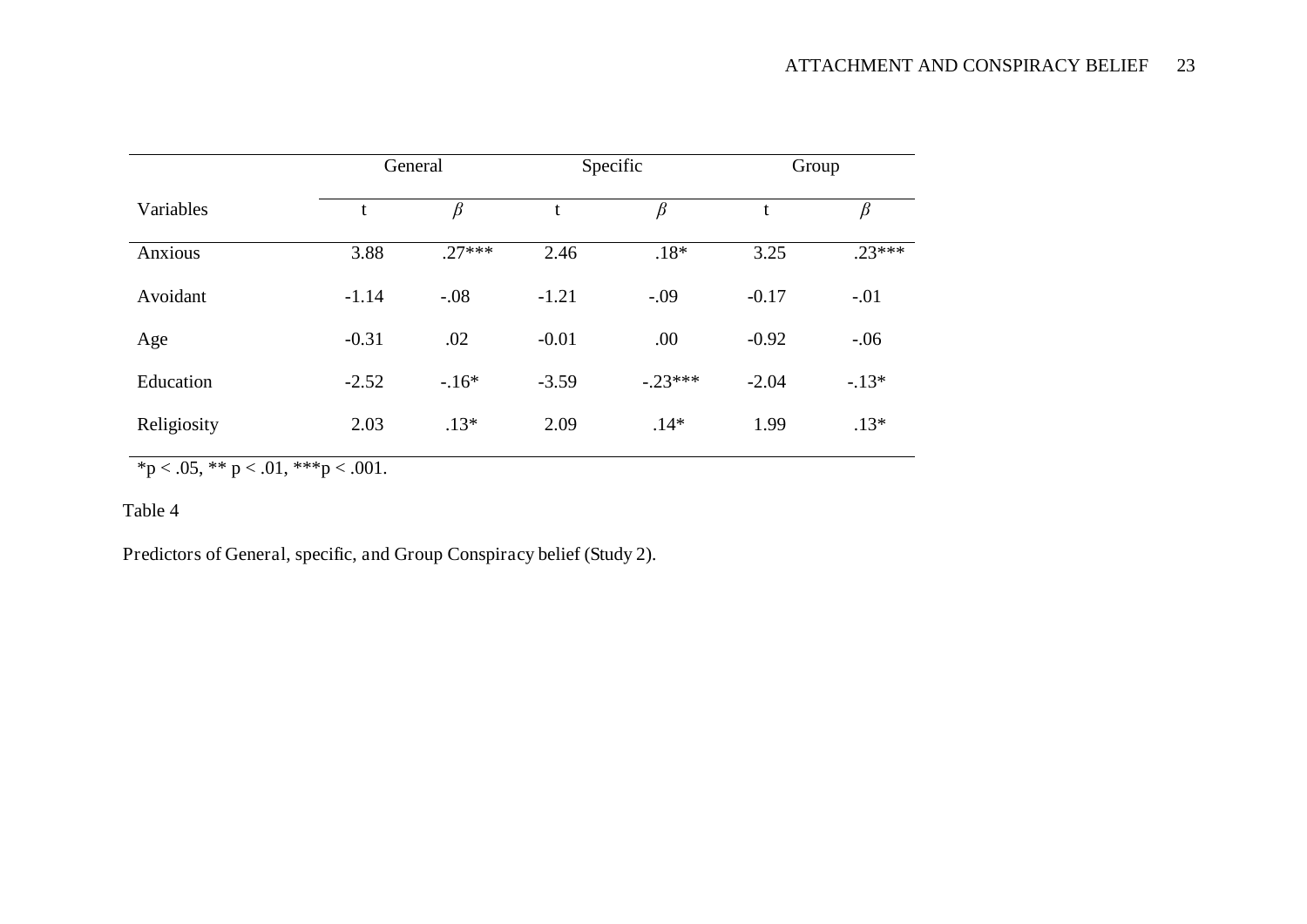#### **4. General discussion**

#### **4.1. The present findings**

The current research supported the hypothesis that anxious attachment predicts belief in conspiracy theories, and that this relationship holds even when accounting for other known predictors of conspiracy belief. The present research therefore extends the finding that insecure attachment and conspiracy beliefs are positively correlated (Freeman & Bentall, 2017), and specifically suggests that anxious attachment is the key predictor. Furthermore, this research lends support to Douglas et al's (2017) argument that conspiracy beliefs may be used as a mechanism to address important psychological needs. In this case, conspiracy theories may be adopted to meet the psychological need to feel secure. Furthermore, the present research incorporates the social phenomenon of conspiracy beliefs into the wider theoretical framework of attachment theory. Specifically, since attachment remains moderately stable from childhood to adulthood (Fraley, 2002), the current results might suggest that conspiracy beliefs—in part—result from early childhood attachment experiences. This finding also adds to a growing body of literature suggesting that attachment not only influences how a person interacts with others, but also that it influences people's worldviews and political attitudes (e.g., Koleva & Rip, 2009).

 Importantly, the current research also demonstrates that anxious attachment predicts general conspiracy beliefs but also conspiracy beliefs about specific events and groups. These results parallel the finding that individuals with anxious attachment tend to exaggerate and catastrophize the threats that they may be facing (Cassidy & Berlin, 1994; Mikulincer & Shaver, 2003). Individuals high in anxious attachment who endorse different types of conspiracy theories may be doing so to make their vulnerabilities known in the hope of attracting the attention of attachment figures.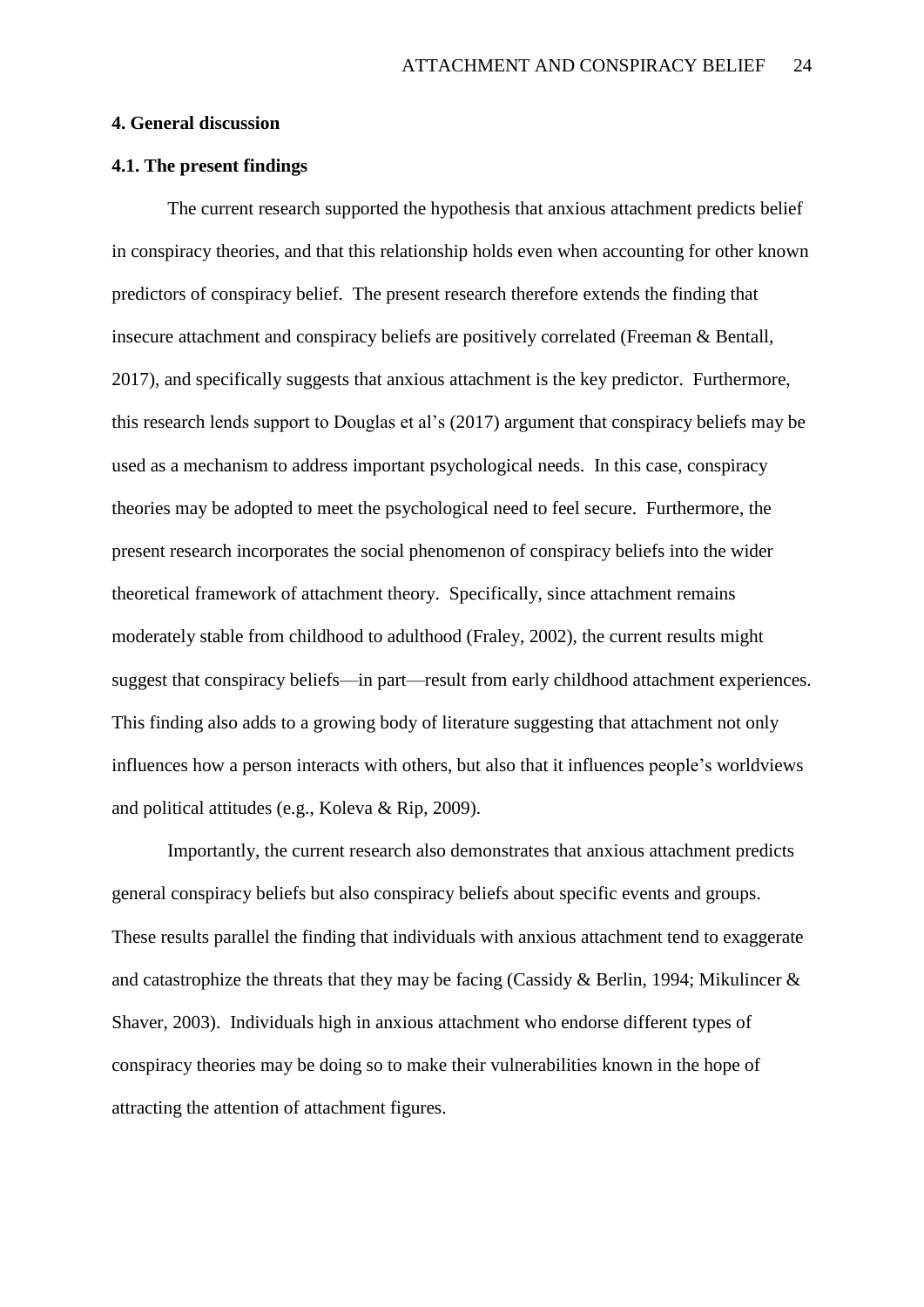More specifically, after encountering a threat to ones sense of security (e.g., a terrorist attack) individuals are motivated to seek proximity to significant others to alleviate distress (Mikulincer & Shaver, 2003). Securely attached individuals tend to deal better with such threats and tend to seek instrumental and emotional support from significant others (Florian, Mikulincer, & Bucholtz, 1995). In contrast, for individuals with insecure (i.e., avoidant and anxious) attachment, significant others are either not available or are inconsistently available. These individuals therefore employ secondary strategies to deal with the threat (Cassidy & Kobak, 1988). In this case, individuals with avoidant attachment—for whom significant others are not available—would tend to deactivate the attachment system and be more inclined to deny stress or vulnerability. Arguably therefore, they would be less inclined toward overarching conspiracy narratives that imply vulnerability and powerlessness. Individuals with anxious attachment, however—for whom significant others are inconsistently available—would tend to hyperactivate the attachment system and be more inclined to express their vulnerabilities in an attempt to attract the attention of significant others. One way this could be achieved is by exaggerating the threat, in the form of elaborate conspiracy theories. Belief in conspiracy theories may therefore—in part—be a hyperactivating strategy of the attachment system.

#### **4.2 Limitations and future research**

 One important limitation of the current research is that it is correlational in nature. Thus, we cannot establish the causal direction of the relationship between anxious attachment and conspiracy belief. Nevertheless, we established the relationship across two samples from predominantly two different nations, which suggests that the relationship is robust at least in Western samples. Future research could sample from other cultural settings and also investigate the direction of causality to draw firmer conclusions about the relationship between attachment and conspiracy belief. In particular, it would be worthwhile further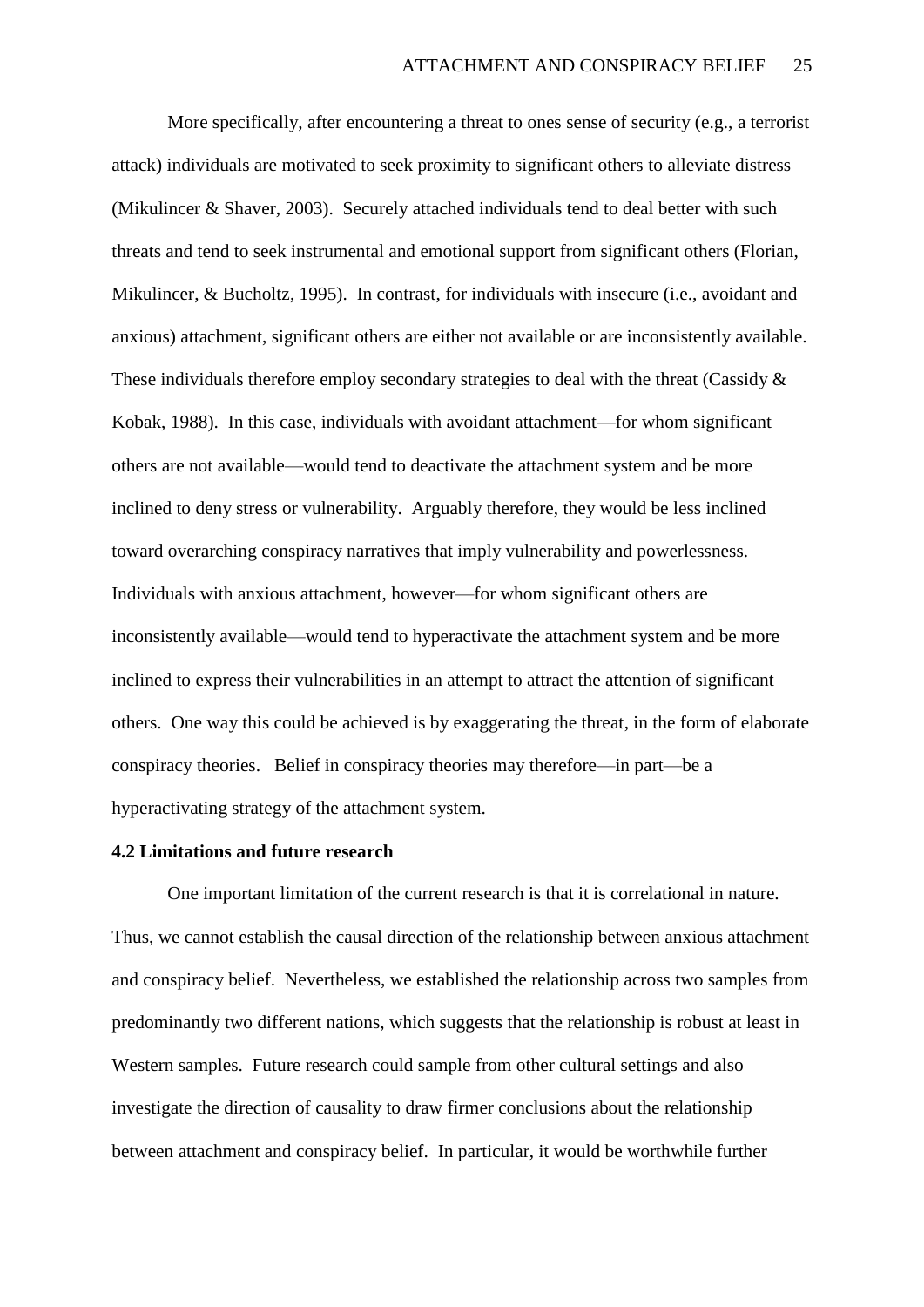investigating the utility of priming secure attachment as a means to reduce conspiracy belief. We know that conspiracy theories can be harmful (Douglas & Leite, 2017; Jolley & Douglas, 2014 a, b), but that conspiracy beliefs may be difficult to defuse once they have taken root (Jolley & Douglas, 2017). Therefore, potential interventions should take some priority for researchers in this area.

 Further, if contextual activation of attachment security cannot reduce conspiracy belief, perhaps individuals with dispositional attachment security might be more resistant to conspiracy theories. Future research should examine whether individuals with secure attachment can buffer the effects of perceived loss of control or threats to security on conspiracy belief. Considering that individuals with secure attachment buffer the effects of a mortality salience manipulation (Weise et al., 2008), then perhaps only individuals with insecure attachment will report greater conspiracy belief after a threat. Another way in which the causal effect of attachment styles could be examined is by running longitudinal studies. Specifically, future research might explore the relationship between attachment and conspiracy belief over time.

Finally, considering that attachment styles predict different ways of coping (Mikulincer & Shaver, 2007), future research could examine the relationship between anxious attachment and conspiracy belief with coping strategies acting as mediators. Insecure attachment increases the likelihood of utilizing maladaptive coping strategies to deal with threats to security which, in turn, could increase the likelihood of endorsing conspiracy theories. Specifically, future research should examine potential variables that make insecurely attached individuals more—or less—likely endorse a conspiracy narrative.

#### **4.3. Conclusion**

 Considering the potentially negative impact of conspiracy theories for individuals and society, it is important to understand why such theories are appealing to so many people. The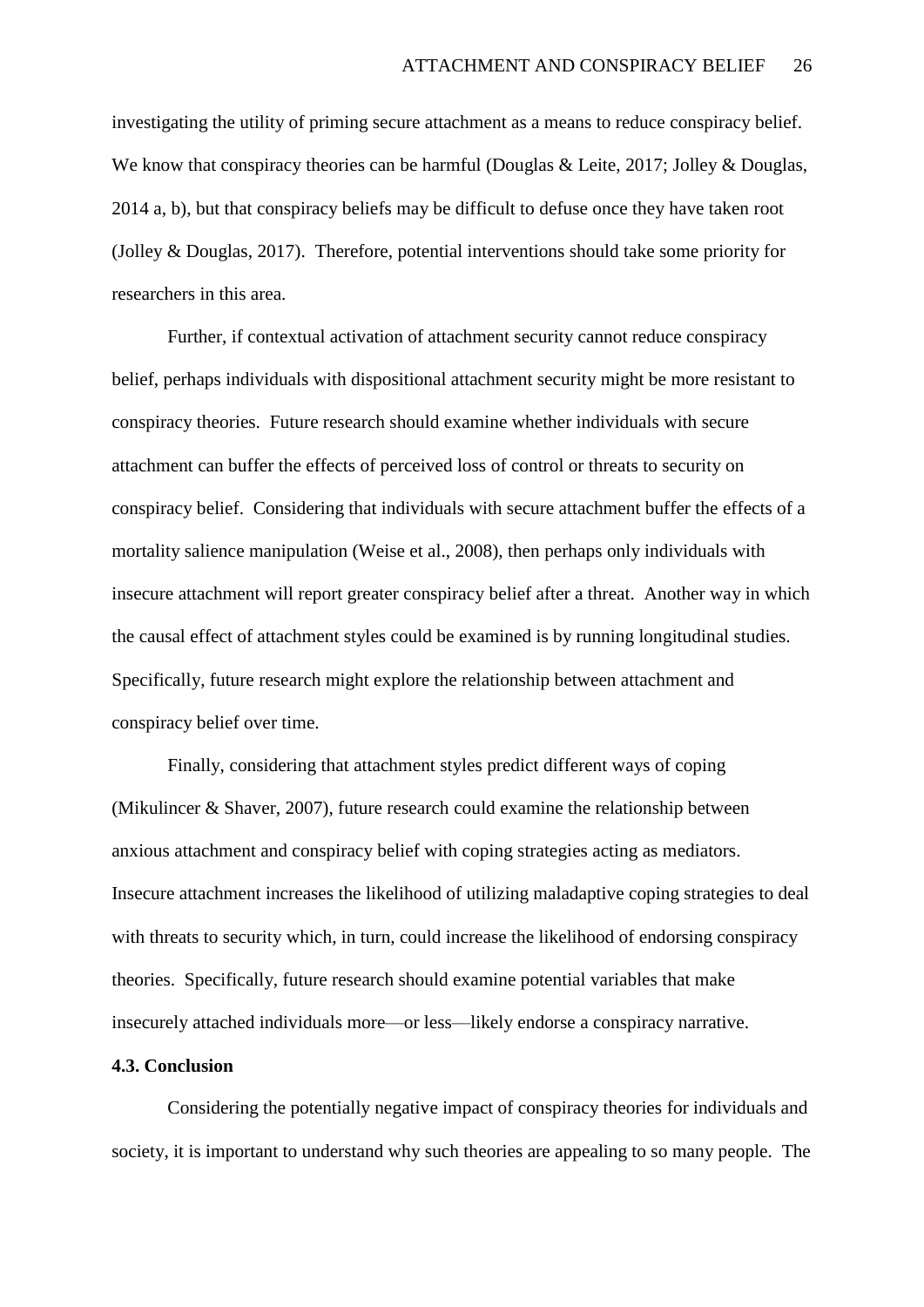current research suggests that anxiously attached individuals might turn to conspiracy theories in an attempt to satisfy their unfulfilled need for security. A future challenge for researchers will be to determine if this strategy actually works.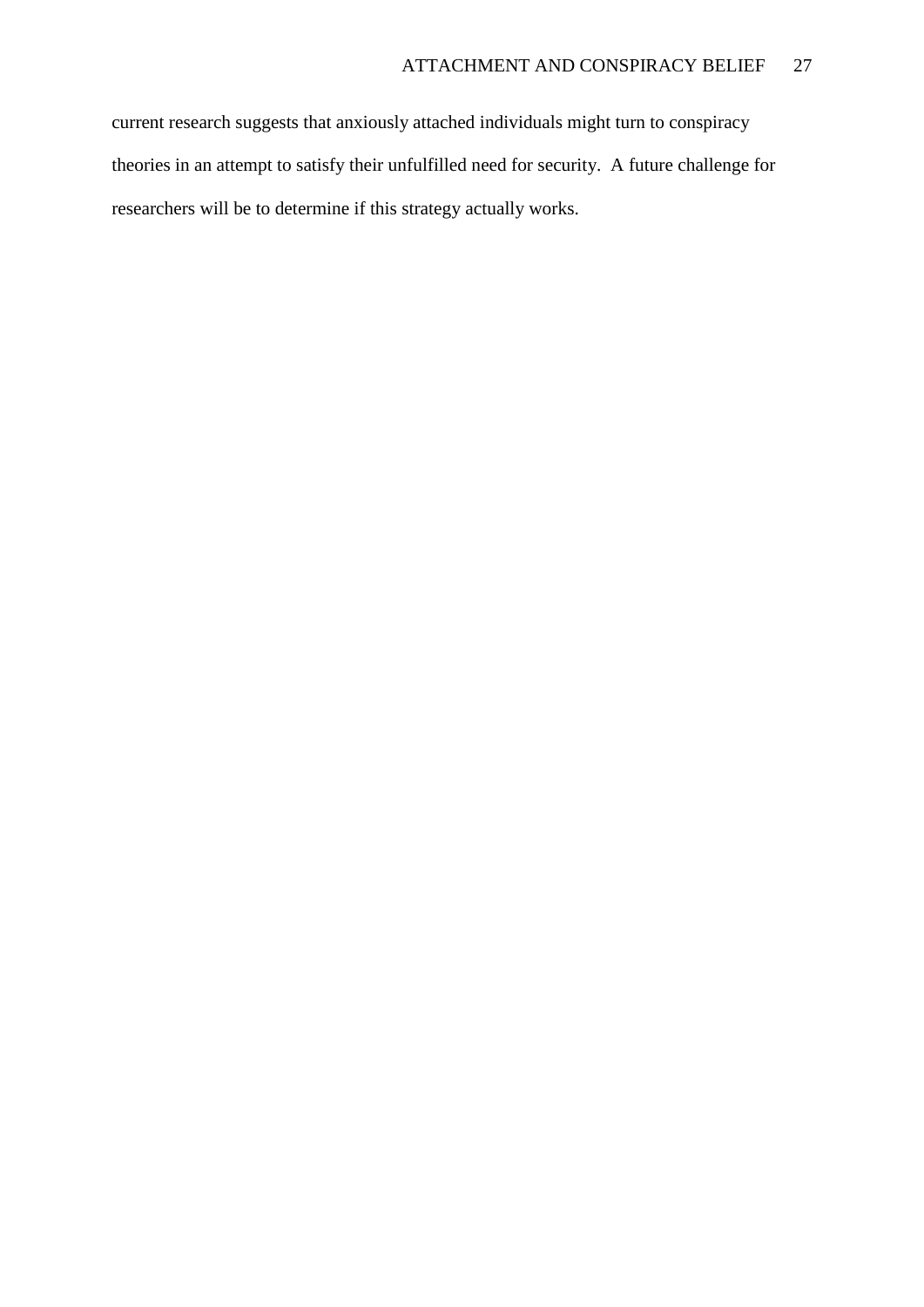## **Funding**

This research did not receive any specific grant from funding agencies in the public,

commercial or not-for-profit sectors.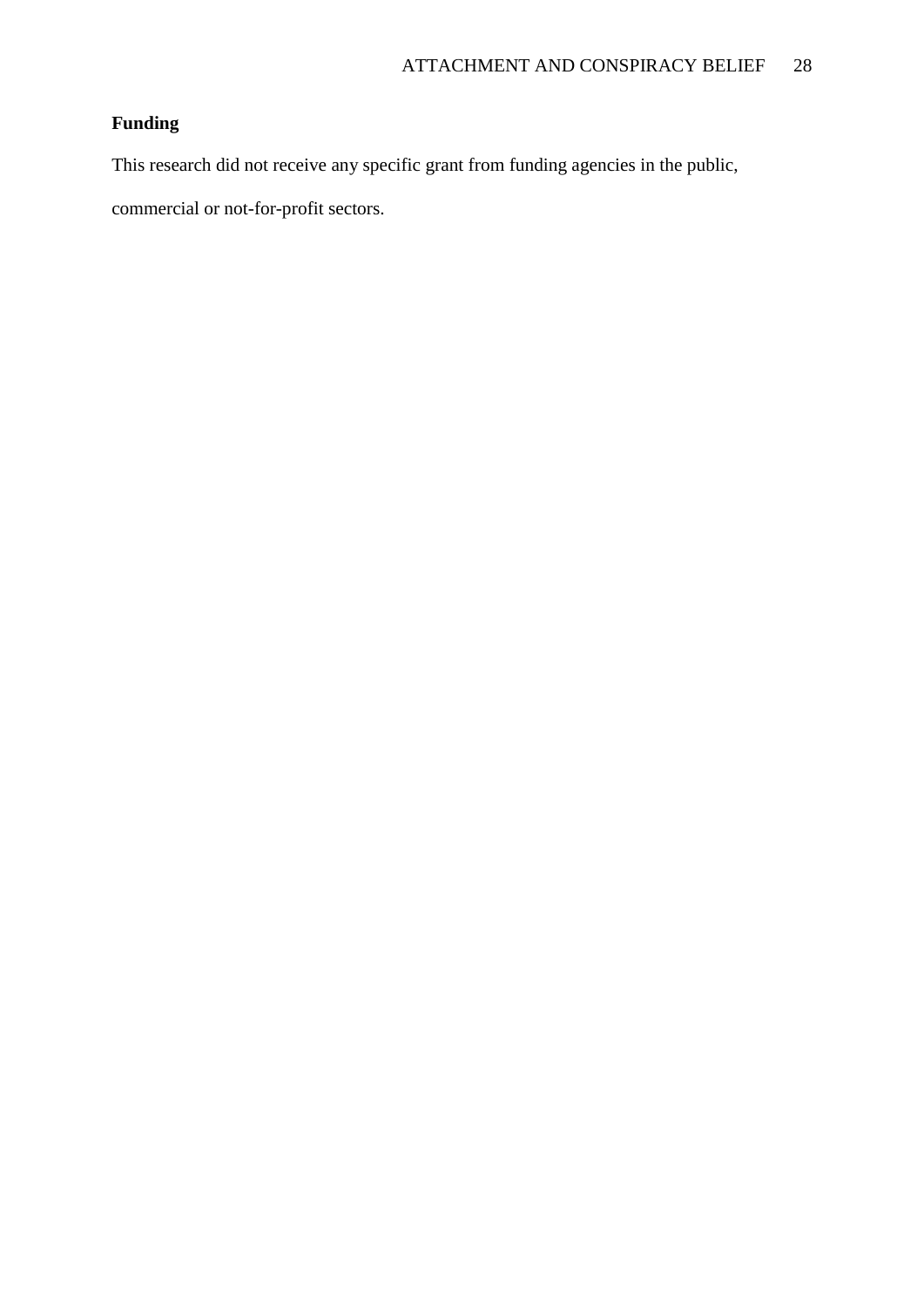#### **References**

- Abalakina-Paap, M., Stephan, W. G., Craig, T., & Gregory, W. L. (1999). Beliefs in conspiracy theories. Political Psychology, 20(3), 637-647. doi:10.1057/9780230349216.0006
- Adorno, T. W., Frenkel-Brunswick, E., Levinson, D. J., & Sanford, R. N. (1950). The authoritarian personality. New York: Harper.
- Ainsworth, M. D. S. (1991). Attachment and other affectional bonds across the life cycle. In C. M. Parkes, J. Stevenson-Hinde, & P. Marris (Eds.), Attachment across the life cycle (pp. 33-51). New York: Routledge.
- Ainsworth, M. D. S., Blehar, E., Waters, E., & Wall, S. (1978). Patterns of attachment: Assessed in the strange situation and at home. Hillsdale, NJ: Erlbaum.
- Altemeyer, B. (1981). Right-wing authoritarianism. Winnipeg: University of Manitoba Press.
- Bowlby, J. (1982). Attachment and loss: Vol. 1 Attachment (2nd. ed.). New York: Basic Books. (Original work published 1969)
- Brennan, K. A., & Shaver, P. R. (1995). Dimensions of adult attachment, affect regulation, and romantic relationship functioning. Personality and Social Psychology Bulletin, 21(3), 267-283. doi:10.1177/0146167295213008
- Brennan, K. A., Clark, C. L., & Shaver, P. R. (1998). Self-report measurement of adult romantic attachment: An integrative overview. In J. A. Simpson & W. S. Rholes (Eds.), Attachment theory and close relationships (pp. 46-76). New York: Guildford Press.
- Brotherton, R., French, C. C., & Pickering, A. D. (2013). Measuring belief in conspiracy theories: The generic conspiracist beliefs scale. Frontiers in Psychology, 4. doi:10.3389/fpsyg.2013.00279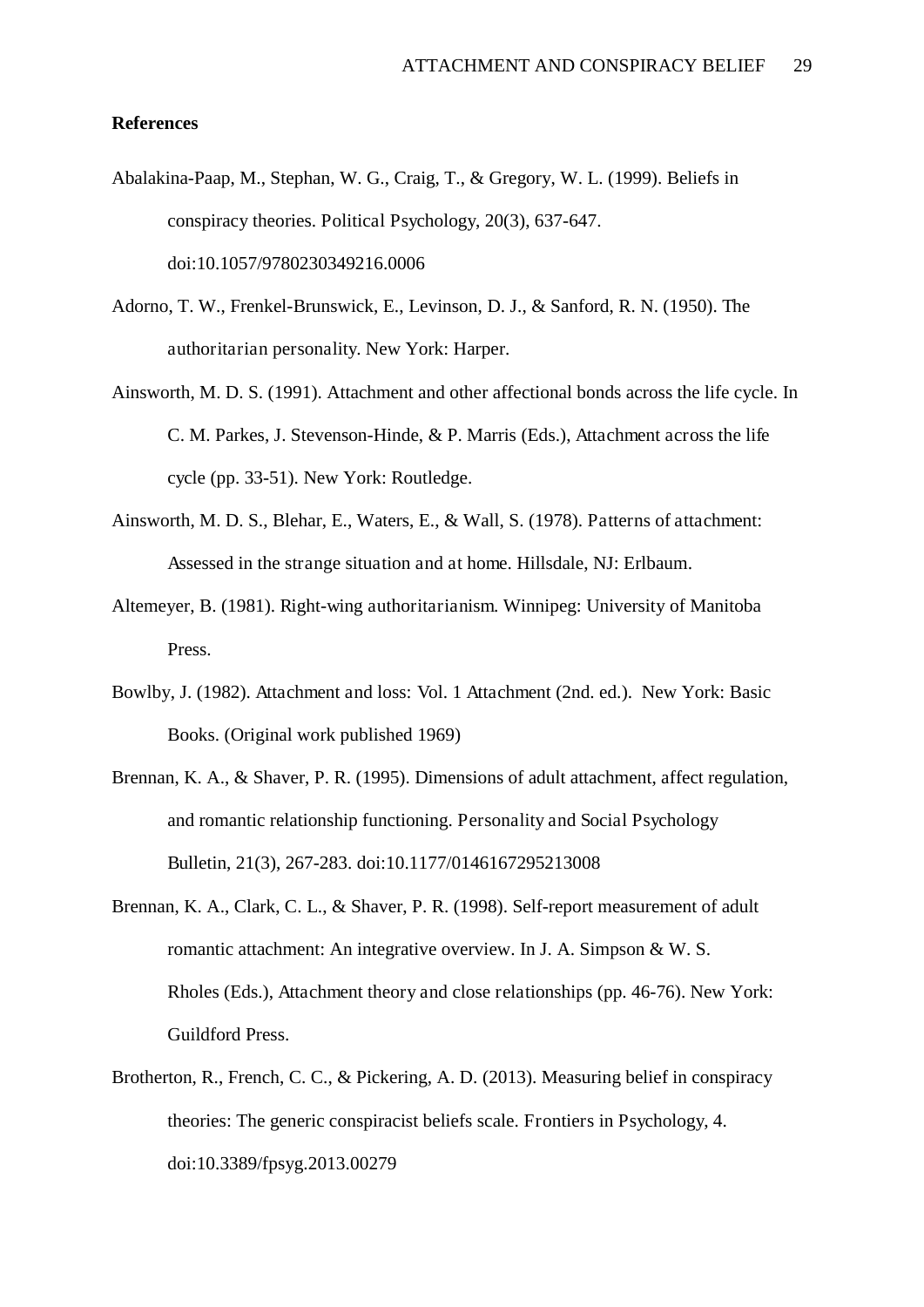- Bruder, M., Haffke, P., Neave, N., Nouripanah, N., & Imhoff, R. (2013). Measuring individual differences in generic beliefs in conspiracy theories across cultures: Conspiracy mentality questionnaire. Frontiers in Psychology, 4(225). doi:10.3389/fpsyg.2013.00225
- Cassidy, J., & Berlin, L. J. (1994). The insecure/ambivalent pattern of attachment: Theory and research. Child Development, 65(4), 971. doi:10.2307/1131298
- Cassidy, J., & Kobak, R. R. (1988). Avoidance and its relationship with other defensive processes. In J. Belsky & T. Nezworski (Eds.), Clinical applications of attachment (pp. 300-323). Hillside, NJ: Erbaum.
- Cichocka, A., Marchlewska, M., & Golec de Zavala, A. (2016). Does self-love or self-hate predict conspiracy beliefs? Narcissism, self-esteem and the endorsement of conspiracy theories. Social Psychological & Personality Science, 7(2), 157–166. doi: 10.1177/19485506156161170
- Cozzarelli, C., Hoekstra, S. J., & Bylsma, W. H. (2000). General versus specific mental models of attachment: Are they associated with different outcomes? Personality and Social Psychology Bulletin, 26(5), 605-618. doi:10.1177/0146167200267008
- Deci, E. L., & Ryan, R. M. (1985). Intrinsic motivation and self-determination in human behavior. New York, NY: Plenum.
- Douglas, K. M., & Leite, A. C. (2017). Suspicion in the workplace: Organizational conspiracy theories and work related outcomes. British Journal of Psychology, 108(3), 486-506. doi: 10.1111/bjop.12212
- Douglas, K. M., & Sutton, R. M. (2008). The hidden impact of conspiracy theories: Perceived and actual influence of theories surrounding the death of Princess Diana. The Journal of Social Psychology, 148(2), 210-222. doi:10.3200/socp.148.2.210-222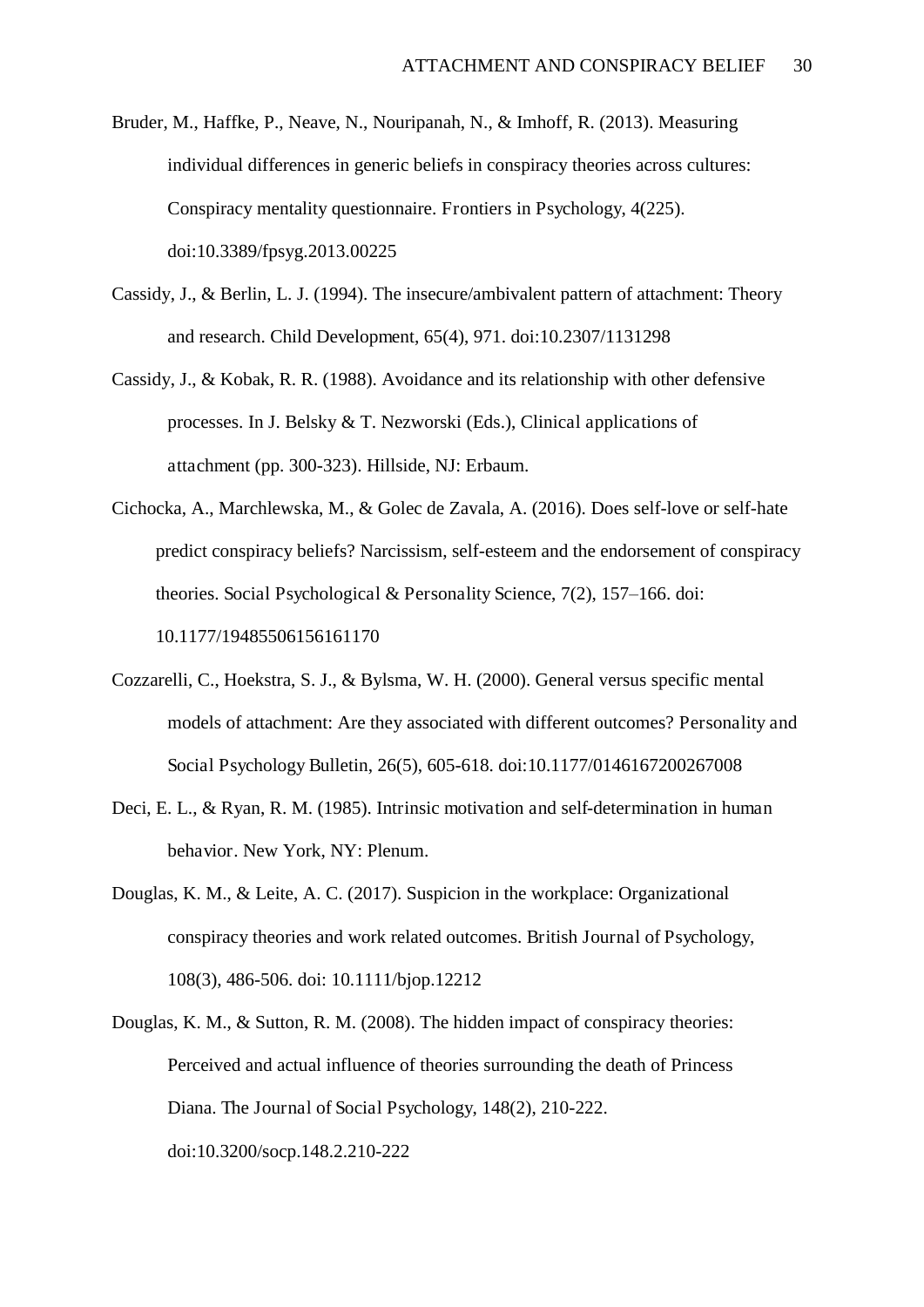- Douglas, K. M., & Sutton, R. M. (2011). Does it take one to know one? Endorsement of conspiracy theories is influenced by personal willingness to conspire. British Journal of Social Psychology, 50(3), 544-552. doi:10.1111/j.2044-8309.2010.02018.x
- Douglas, K. M., Sutton, R. M., & Cichocka, A. (2017). The psychology of conspiracy theories. Current Directions in Psychological Science, 26(6), 538-542. doi: [10.1177/0963721417718261](https://doi.org/10.1177%2F0963721417718261)
- Douglas, K. M., Sutton, R. M., Callan, M. J., Dawtry, R. J., & Harvey, A. J. (2016). Someone is pulling the strings: hypersensitive agency detection and belief in conspiracy theories. Thinking & Reasoning, 22(1), 57-77. doi:10.1080/13546783.2015.1051586
- Duckitt, J. (2001). A dual-process cognitive-motivational theory of ideology and prejudice. In M. P. Zanna (Ed.), Advances in experimental social psychology (pp. 41-113). San Diego, CA: Academic Press.
- Duckitt, J., Bizumic, B., Krauss, S. W., & Heled, E. (2010). A tripartite approach to rightwing authoritarianism: The authoritarianism-conservatism-traditionalism model. Political Psychology, 31(5), 685-715. doi:10.1111/j.1467-9221.2010.00781.x
- Duckitt, J., Wagner, C., du Plessis, I., & Birum, I. (2002). The psychological bases of ideology and prejudice: Testing a dual process model. Journal of Personality and Social Psychology, 83(1), 75-93. doi:10.1037//0022-3514.83.1.75
- Feeney, J. A., & Ryan, S. M. (1994). Attachment style and affect regulation: Relationships with health behavior and family experiences of illness in a student sample. Health Psychology, 13(4), 334-345. doi:10.1037//0278-6133.13.4.334
- Florian, V., Mikulincer, M., & Bucholtz, I. (1995). Effects of adult attachment style on the perception and search for social support. The Journal of Psychology, 129(6), 665- 676. doi:10.1080/00223980.1995.9914937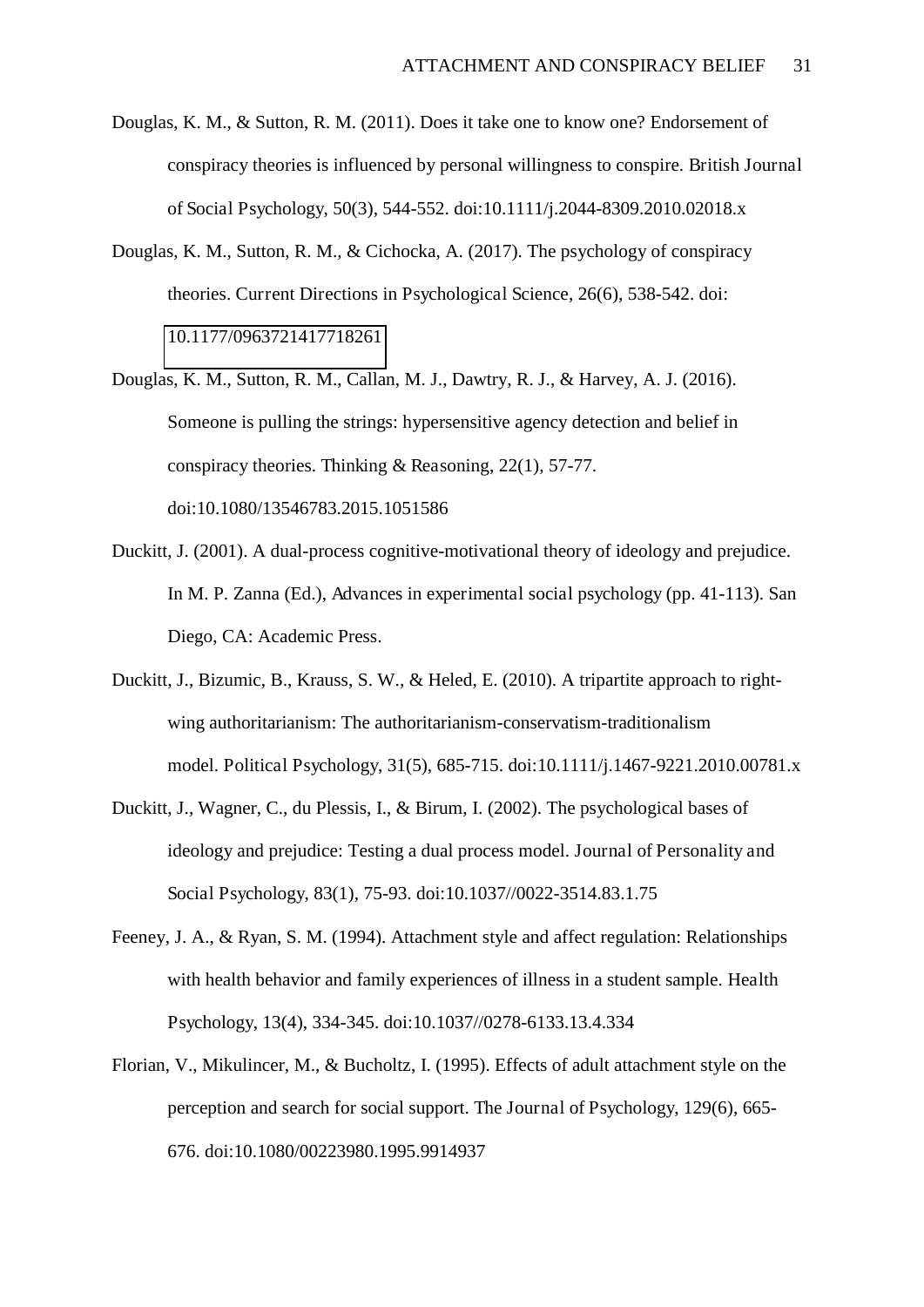- Fraley, R. C. (2002). Attachment stability from infancy to adulthood: Meta-analysis and dynamic modeling of developmental mechanisms. Personality and Social Psychology Review, 6, 123-151. [doi:10.1207/S15327957PSPR0602\\_03](https://doi.org/10.1207%2FS15327957PSPR0602_03)
- Fraley, R. C. (2012). Information on the experiences in close relationships-revised (ECR-R\_ adult attachment questionnaire. Retrieved from http://internal.psychology.illinois.edu/~rcfraley/measures/ecrr.htm
- Fraley, R. C., Waller, N. G., & Brennan, K. A. (2000). An item response theory analysis of self-report measures of adult attachment. Journal of Personality and Social Psychology, 78(2), 350-365. doi:10.1037/e523472012-064
- Freeman, D., & Bentall, R. P. (2017). The concomitants of conspiracy concerns. Social Psychiatry and Psychiatric Epidemiology, 52(5), 595-604. doi:10.1007/s00127-017- 1354-4
- Goertzel, T. (1994). Belief in conspiracy theories. Political Psychology, 15(4), 731. doi:10.2307/3791630
- Grzesiak-Feldman, M. (2013). The effect of high-anxiety situations on conspiracy thinking. Current Psychology, 32(1), 100–118. doi: 10.1007/s12144-013-9165-6
- Grzesiak-Feldman M. (2015). Are the high authoritarians more prone to adopt conspiracy theories? The role of right-wing authoritarianism in conspiratorial thinking. In M. Bilewicz, A. Cichocka, & W. Soral (Eds.), The psychology of conspiracy (pp. 99- 121). Hove: Routledge.
- Jolley, D., & Douglas, K. M. (2014a). The social consequences of conspiracism: Exposure to conspiracy theories decreases the intention to engage in politics and to reduce one's carbon footprint. British Journal of Psychology, 105(1), 35-56. doi: 10.1111/bjop.12018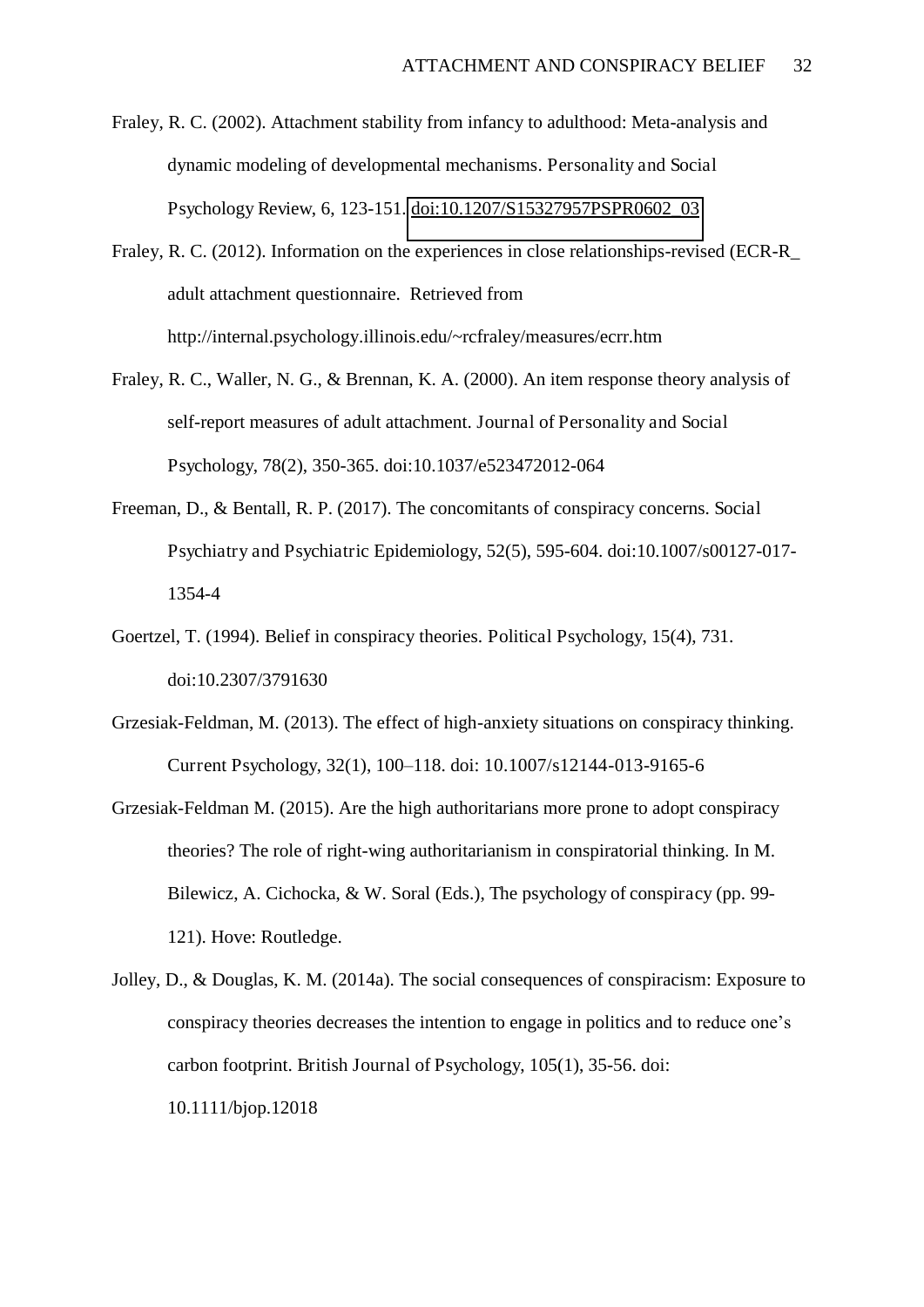- Jolley, D., & Douglas, K. M. (2014b). The effects of anti vaccine conspiracy theories on vaccination intentions. PLOS ONE, 9(2), e89177. doi: 10.1371/journal.pone.0089177
- Jolley, D., & Douglas, K. M. (2017). Prevention is better than cure: Addressing anti-vaccine conspiracy theories. Journal of Applied Social Psychology, 47(8), 459-469. doi: 10.1111/jasp.12453
- Jost, J. T., & Hunyady, O. (2005). Antecedents and consequences of system-justifying ideologies. Current Directions in Psychological Science, 14(5), 260-265. doi:10.1111/j.0963-7214.2005.00377.x
- Koleva, S. P., & Rip, B. (2009). Attachment style and political ideology: A review of contradictory findings. Social Justice Research, 22(2-3), 241-258. doi:10.1007/s11211-009-0099-y
- Lantian, A., Muller, D., Nurra, C., & Douglas, K. M. (2017). "I know things they don't know!": The role of need for uniqueness in belief in conspiracy theories. Social Psychology, 48(3), 160-173. doi: [10.1027/1864-9335/a000306](http://psycnet.apa.org/doi/10.1027/1864-9335/a000306)
- Larose, S., Bernier, A., Soucy, N., & Duchesne, S. (1999). Attachment style dimensions, network orientation and the process of seeking help from college teachers. Journal of Social and Personal Relationships, 16(2), 225-247. doi:10.1177/0265407599162006
- Lopez, F. G., Mauricio, A. M., Gormley, B., Simko, T., & Berger, E. (2001). Adult attachment orientations and college student distress: The mediating role of problem coping styles. Journal of Counseling & Development, 79(4), 459-464. doi:10.1002/j.1556-6676.2001.tb01993.x
- Luke, M. A., Maio, G. R., & Carnelley, K. B. (2004). Attachment models of the self and others: Relations with self-esteem, humanity-esteem, and parental treatment. Personal Relationships, 11(3), 281-303. doi:10.1111/j.1475- 6811.2004.00083.x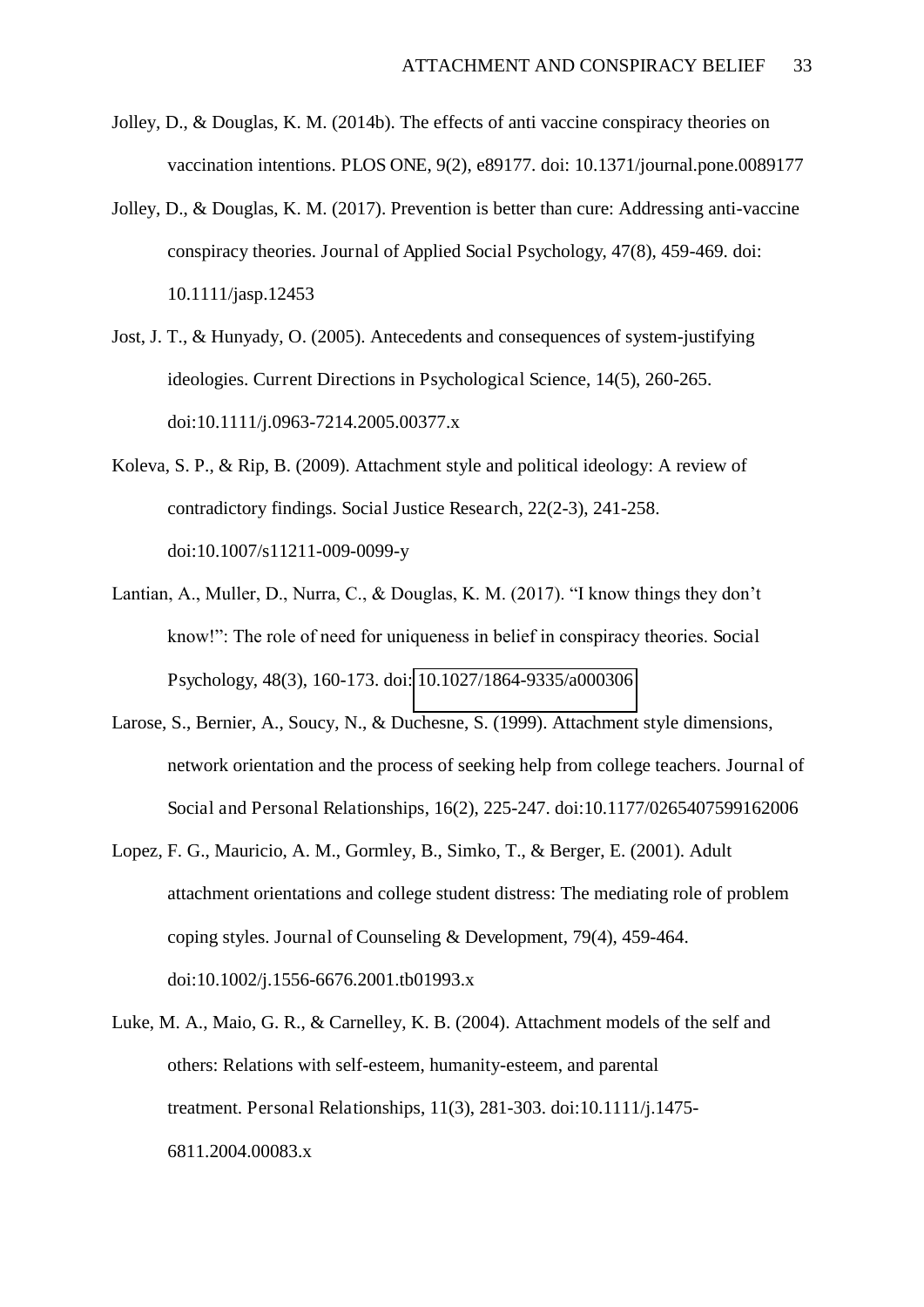- Main, M. (1990). Cross-cultural studies of attachment organization: Recent studies, changing methodologies, and the concept of conditional strategies. Human Development, 33(1), 48-61. doi:10.1159/000276502
- Main, M. (1995). Attachment: Overview with implications for clinical work. In S. Goldberg, R. Muir, & J. Kerr (Eds.), Attachment theory: Social, developmental, and clinical perspectives (pp. 407-472). Hillsdale, NJ: Erlbaum.
- Mikulincer, M., & Florian, V. (2000). Exploring individual differences in reactions to mortality salience: Does attachment style regulate terror management mechanisms? Journal of Personality and Social Psychology, 79(2), 260-273. doi:10.1037//0022-3514.79.2.260
- Mikulincer, M., & Shaver, P. R. (2001). Attachment theory and intergroup bias: Evidence that priming the secure base schema attenuates negative reactions to outgroups. Journal of Personality and Social Psychology, 81(1), 97-115. doi:10.1037//0022-3514.81.1.97
- Mikulincer, M., & Shaver, P. R. (2003). The attachment behavioral system in adulthood: Activation, psychodynamics, and interpersonal processes. In M. P. Zanna (Ed.), Advances in experimental social psychology (pp. 53-152). New York: Academic Press.
- Mikulincer, M., & Shaver, P. R. (2007). Attachment in adulthood: Structure, dynamics, and change. NY: The Guildford Press.
- Oliver, J. E., & Wood, T. J. (2014). Conspiracy theories and the paranoid style(s) of mass opinion. American Journal of Political Science, 58(4), 952-966. doi:10.1111/ajps.12084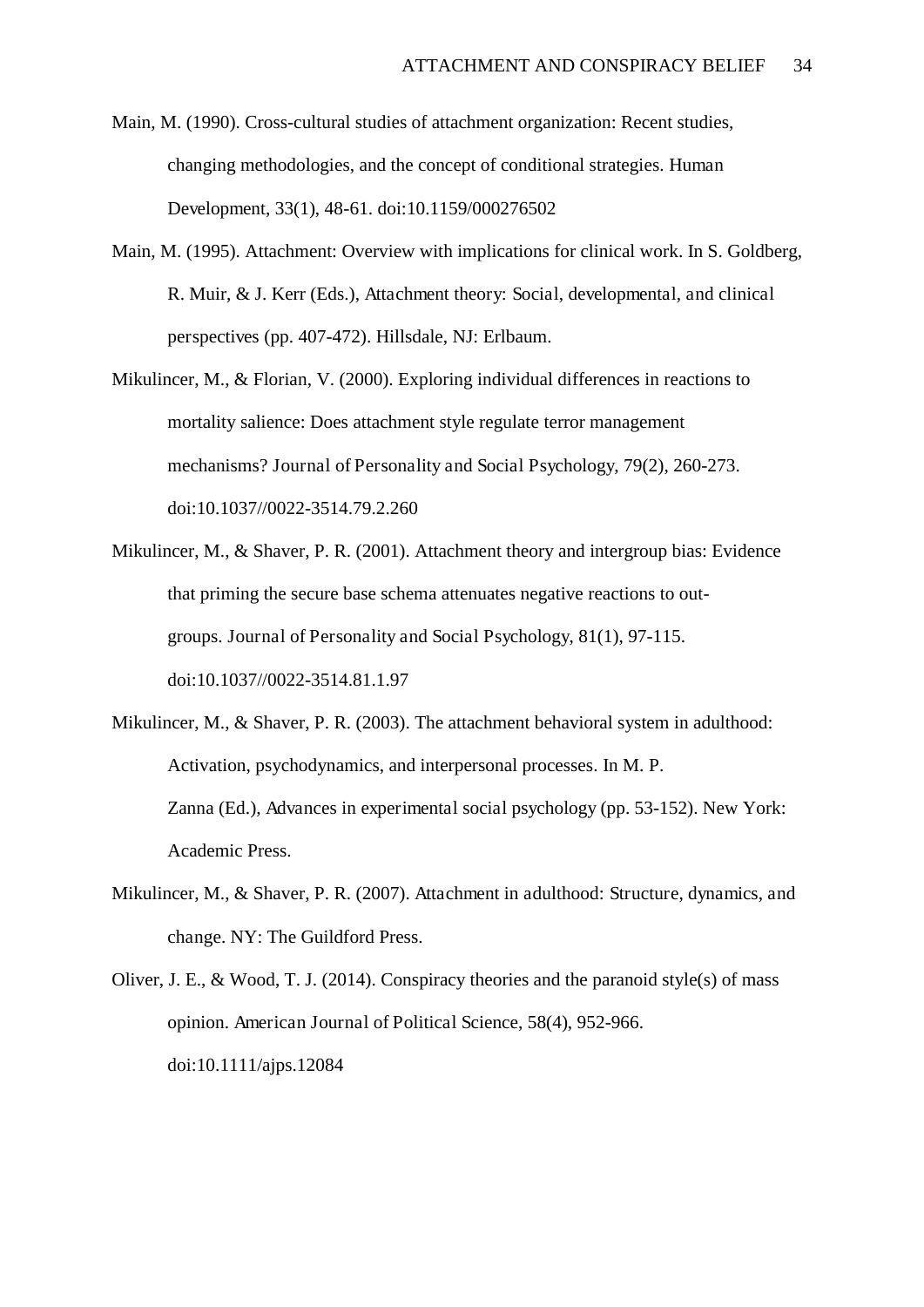- Onraet, E., Van Hiel, A., Dhont, K., & Pattyn, S. (2013). Internal and external threat in relationship with right-wing attitudes. Journal of Personality, 81(3), 233-248. doi:10.1111/jopy.12011
- Overall, N. C., Girme, Y. U., Lemay, E. P., & Hammond, M. D. (2014). Attachment anxiety and reactions to relationship threat: The benefits and costs of inducing guilt in romantic partners. Journal of Personality and Social Psychology, 106(2), 235-256. doi:10.1037/a0034371
- Pratto, F., Sidanius, J., Stallworth, L. M., & Malle, B. F. (1994). Social dominance orientation: A personality variable predicting social and political attitudes. Journal of Personality and Social Psychology, 67(4), 741-763. doi:10.1037//0022- 3514.67.4.741
- Rothbaum, F., Weisz, J. R., & Snyder, S. S. (1982). Changing the world and changing the self: A two-process model of perceived control. Journal of Personality and Social Psychology, 42(1), 5-37. doi:10.1037/0022-3514.42.1.5
- Sanford, K. (1997). Two dimensions of adult Attachment: Further validation. Journal of Social and Personal Relationships, 14(1), 133-143. doi:10.1177/0265407597141008
- Schmidt, F. L., & Hunter, J. E. (1996). Measurement error in psychological research: Lessons from 26 research scenarios. Psychological Methods, 1(2), 199-223. doi:10.1037//1082-989x.1.2.199
- Shapiro, D. L., & Levendosky, A. A. (1999). Adolescent survivors of childhood sexual abuse: The mediating role of attachment style and coping in psychological and interpersonal functioning. Child Abuse & Neglect, 23(11), 1175-1191. doi:10.1016/s0145-2134(99)00085-x
- Sidanius, J., & Pratto, F. (1999). Social dominance: An intergroup theory of social hierarchy and oppression. New York: Cambridge University Press.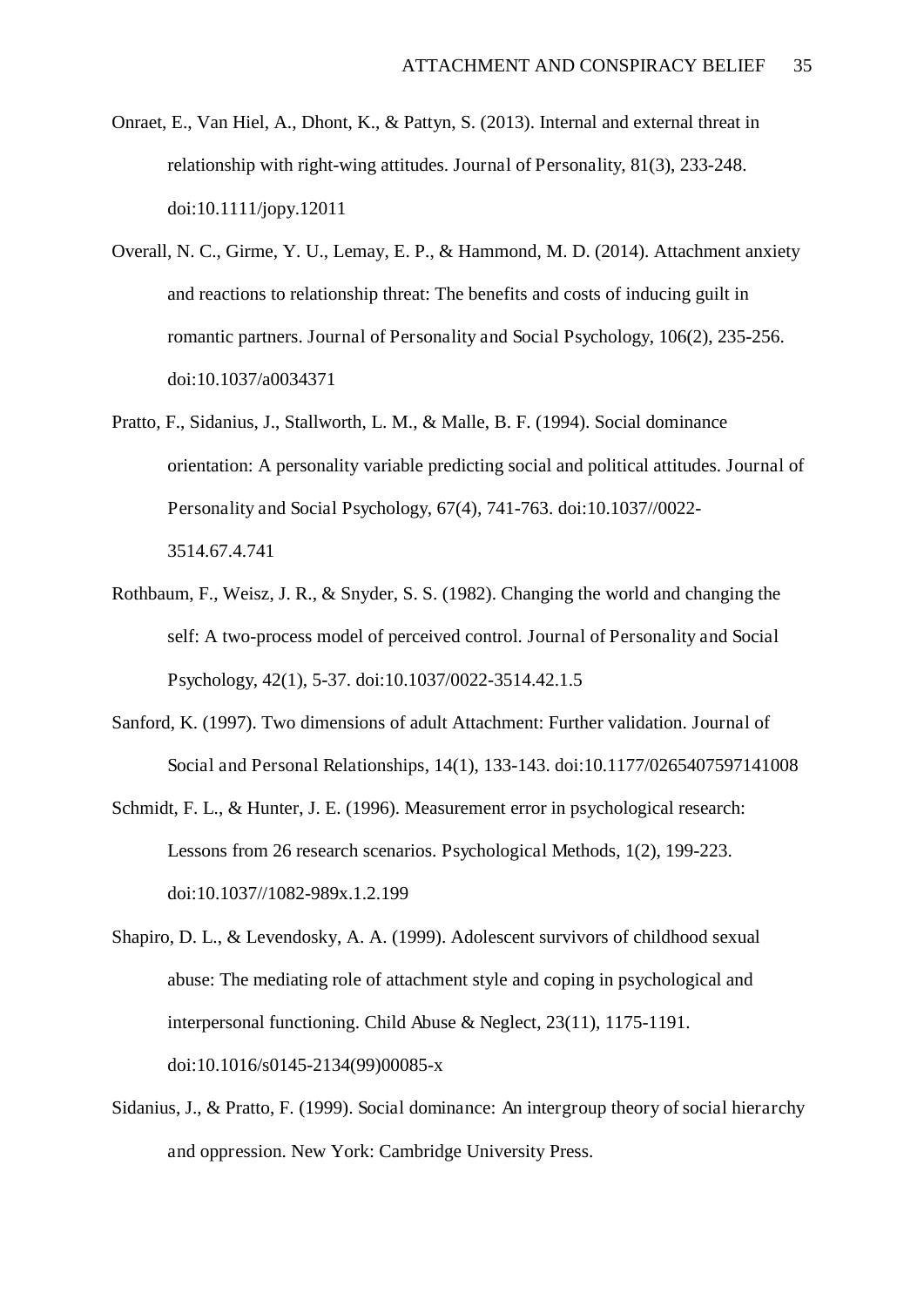- Sroufe, L. A., Egeland, B., Carlson, E. A., & Collins, W. A. (2009). The development of the person: The Minnesota study of risk and adaptation from birth to adulthood. New York: Guilford Press.
- Sroufe, L. A., & Waters, E. (1977). Attachment as an organizational construct. Child Development, 48(4), 1184. doi:10.2307/1128475
- Sullivan, D., Landau, M. J., & Rothschild, Z. K. (2010). An existential function of enemyship: Evidence that people attribute influence to personal and political enemies to compensate for threats to control. Journal of Personality and Social Psychology, 98(3), 434-449. doi:10.1037/a0017457
- Swami, V., Chamorro-Premuzic, T., & Furnham, A. (2010). Unanswered questions: A preliminary investigation of personality and individual difference predictors of 9/11 conspiracist beliefs. Applied Cognitive Psychology, 24(6), 749-761. doi:10.1002/acp.1583
- Uscinski, J. E., & Parent, J. M. (2014). American conspiracy theories. New York, NY: Oxford University Press.
- van Prooijen, J., & Acker, M. (2015). The influence of control on belief in conspiracy theories: Conceptual and applied extensions. Applied Cognitive Psychology, 29(5), 753-761. doi:10.1002/acp.3161
- van Prooijen, J.-W., Douglas, K. M., & De Inocencio, C. (in press). Connecting the dots: Illusory pattern perception predicts belief in conspiracies and the supernatural. European Journal of Social Psychology. doi: 10.1002/ejsp.2331
- Weise, D. R., Pyszczynski, T., Cox, C. R., Arndt, J., Greenberg, J., Solomon, S., & Kosloff, S. (2008). Interpersonal politics: The role of terror management and attachment processes in shaping political processes. Psychological Science, 19(5), 448-455. doi:10.1111/j.1467-9280.2008.02108.x